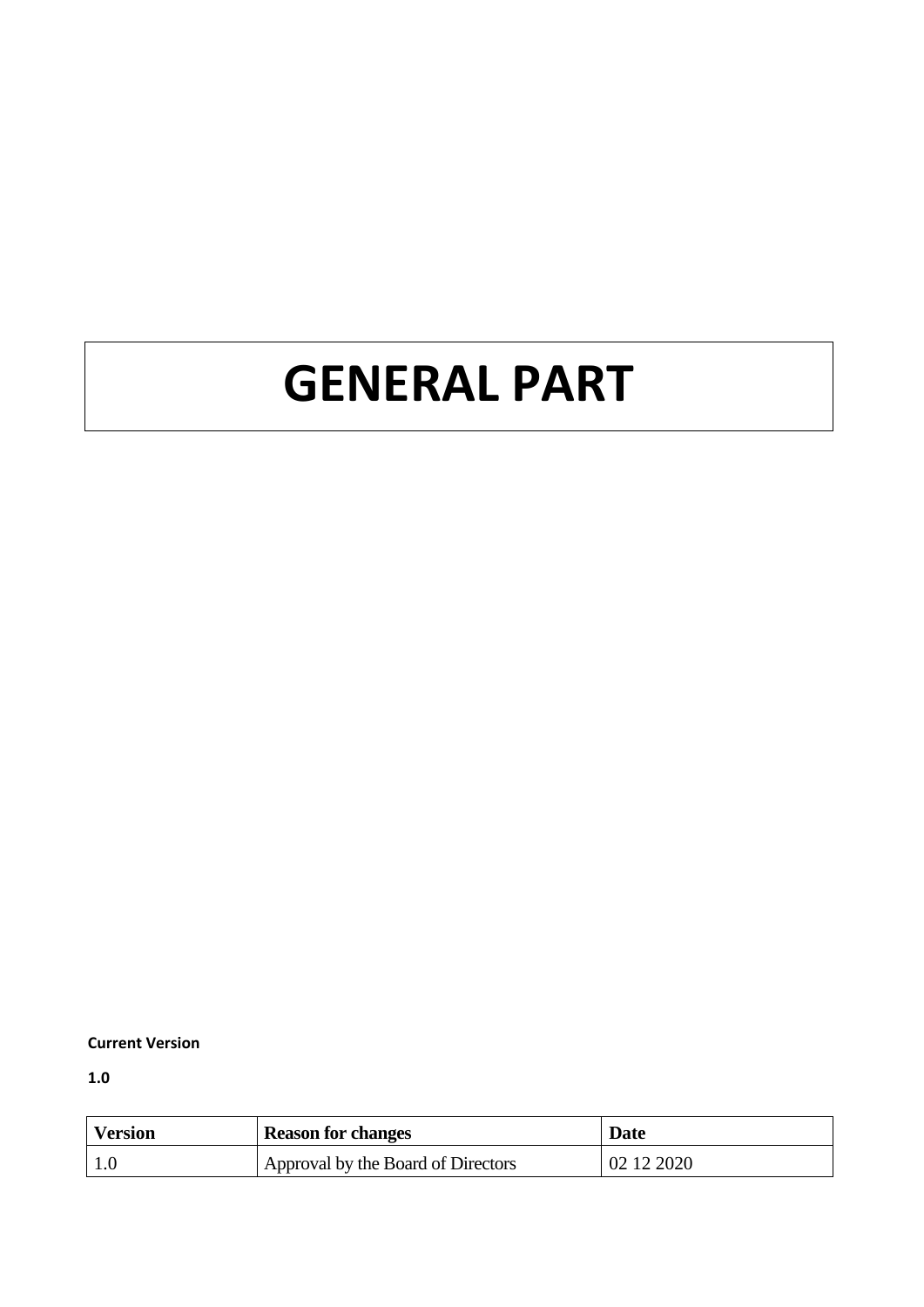#### **CHAPTER 1 - DESCRIPTION OF THE REGULATORY FRAMEWORK**

#### **1.1 Introduction**

Legislative Decree no. 231 of 8 June 2001 (hereinafter referred to as the "Legislative Decree no. 231/2001" or the "Decree"), implementing the power conferred on the Government by Article 11 of Law no. 300 of 29 September 2000, lays down rules on the "liability of entities for administrative offences resulting from offences".

In particular, these rules apply to entities with legal personality and to companies and associations, including those without legal personality.

Legislative Decree no. 231/2001 has its primary genesis in a number of international and EU conventions ratified by Italy, which require forms of liability of collective entities for certain types of offences.

According to the rules introduced by the Decree, companies can be held "liable" for certain offences committed or attempted, in the interest or to the advantage of the company itself, by members of the company's senior management (so-called "top management" or simply "top management") and by those who are subject to the latter's direction or supervision (Article 5(1) of Legislative Decree no. 231/2001).

The administrative liability of companies is autonomous with respect to the criminal liability of the natural person who committed the offence, and stands alongside the latter.

This extension of liability is essentially aimed at involving in the punishment of certain offences the assets of companies and, ultimately, the economic interests of shareholders, who, until the entry into force of the decree in question, did not suffer direct consequences from the commission of offences committed, in the interest or to the advantage of their company, by directors and/or employees.

Legislative Decree no. 231/2001 innovates the Italian legal system in that companies are now directly and independently subject to both pecuniary and disqualification sanctions in relation to offences committed by persons functionally linked to the company pursuant to Article 5 of the decree.

The company's administrative liability is, however, excluded if the company has, inter alia, adopted and effectively implemented, before the offences were committed, an Organisation, Management and Control Model pursuant to the Decree (hereinafter "Model 231" or "the Model") suitable for preventing the offences themselves; such models may be adopted on the basis of codes of conduct (guidelines) drawn up by associations representing companies, including Confindustria, and communicated to the Ministry of Justice.

The administrative liability of the company is, in any case, excluded if the senior persons and/or their subordinates have acted exclusively in their own interest or that of third parties.

#### **1.2 Nature of liability**

With reference to the nature of administrative liability under Legislative Decree no. 231/2001, the illustrative report on the decree emphasises the "birth of a tertium genus which combines the essential features of the criminal and administrative systems in an attempt to reconcile the reasons of preventive effectiveness with those, even more inescapable, of maximum guarantee".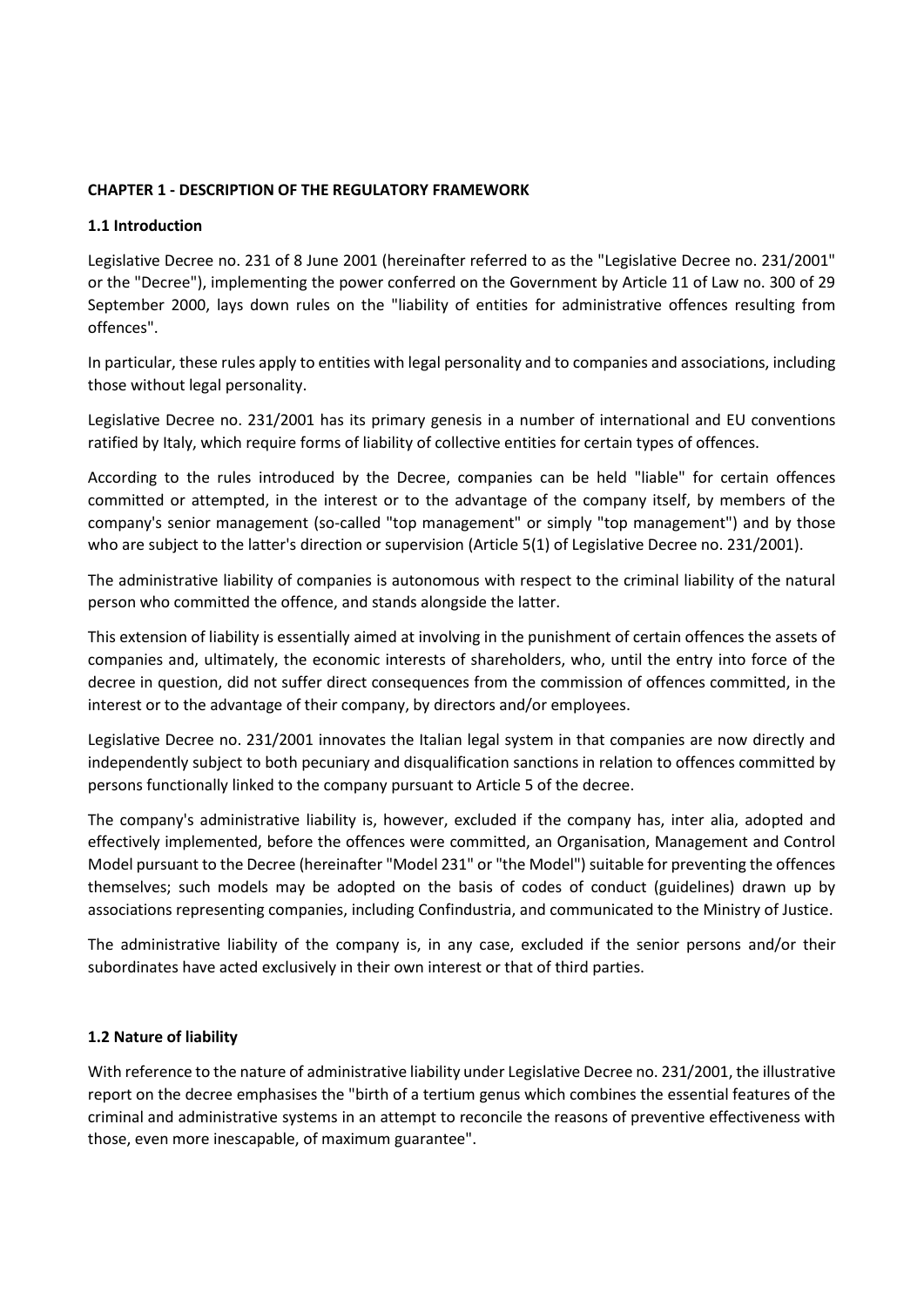Legislative Decree no. 231/2001 introduced into our legal system a form of corporate liability of an "administrative" nature - in accordance with Article 27(1) of our Constitution - but with many points of contact with "criminal" liability.

In this respect, see - among the most significant - Articles 2, 8 and 34 of Legislative Decree no. 231/2001, where the first reaffirms the principle of legality typical of criminal law; the second affirms the autonomy of the liability of the company with respect to the liability of the natural person responsible for the criminal conduct; the third provides for the circumstance that such liability, depending on the commission of an offence, is ascertained in criminal proceedings and is, therefore, assisted by the guarantees of criminal proceedings. Moreover, the afflictive nature of the sanctions applicable to the company should be considered.

## **1.3 Perpetrators of the offence: persons in senior positions and persons subject to the direction of others**

As mentioned above, under Legislative Decree no. 231/2001, the company is liable for offences committed in its interest or to its advantage

- by "persons who hold positions of representation, administration or management of the entity or of one of its organisational units with financial and functional autonomy, as well as by persons who exercise, including de facto, the management and control of the entity itself" (the above-mentioned persons "in top positions" or "apical"; Article 5(1)(a) of Legislative Decree no. 231/2001)

- by persons subject to the direction or supervision of one of the apical persons (so-called persons subject to the direction of others; Article 5(1)(b) of Legislative Decree no. 231/2001).

It should also be pointed out that the company is not liable, by express legislative provision (Article 5(2) of Legislative Decree no. 231/2001), if the persons referred to above have acted solely in their own interest or that of third parties.

# **1.4 Types of offence**

Pursuant to Legislative Decree no. 231/2001, the company can only be held liable for the offences expressly referred to in Articles 24 - 25- duodecies of Legislative Decree no. 231/2001, if committed in its interest or to its advantage by persons qualified under Article 5(1) of the Decree or in the case of specific regulatory provisions referring to the Decree, as in the case of Article 10 of Law no. 146/2006.

For the sake of clarity, the cases may be included in the following categories:

- offences against the Public Administration, which is the first group of offences originally identified by Legislative Decree no. 231/2001 (Articles 24 and 25);
- forgery of money, public credit cards, revenue stamps and instruments or signs of recognition, these are the offences against public faith and counterfeiting offences referred to in Article 25-bis of Legislative Decree no. 231/2001, inserted by Law Decree no. 350 of 25/09/2001 Article 6 and converted, with amendments, by Law no. 99 of 23/07/2009 Article 15;
- corporate offences. Legislative Decree No. 61 of 11 April 2002, as part of the reform of corporate law, provided for the extension of the administrative liability regime of entities also to certain corporate offences (such as false corporate communications, unlawful influence on the shareholders' meeting, referred to in Article 25-ter of Legislative Decree No. 231/2001) subsequently amended by Law No. 69 of 27 May 2015 and by Legislative Decree 38/2017;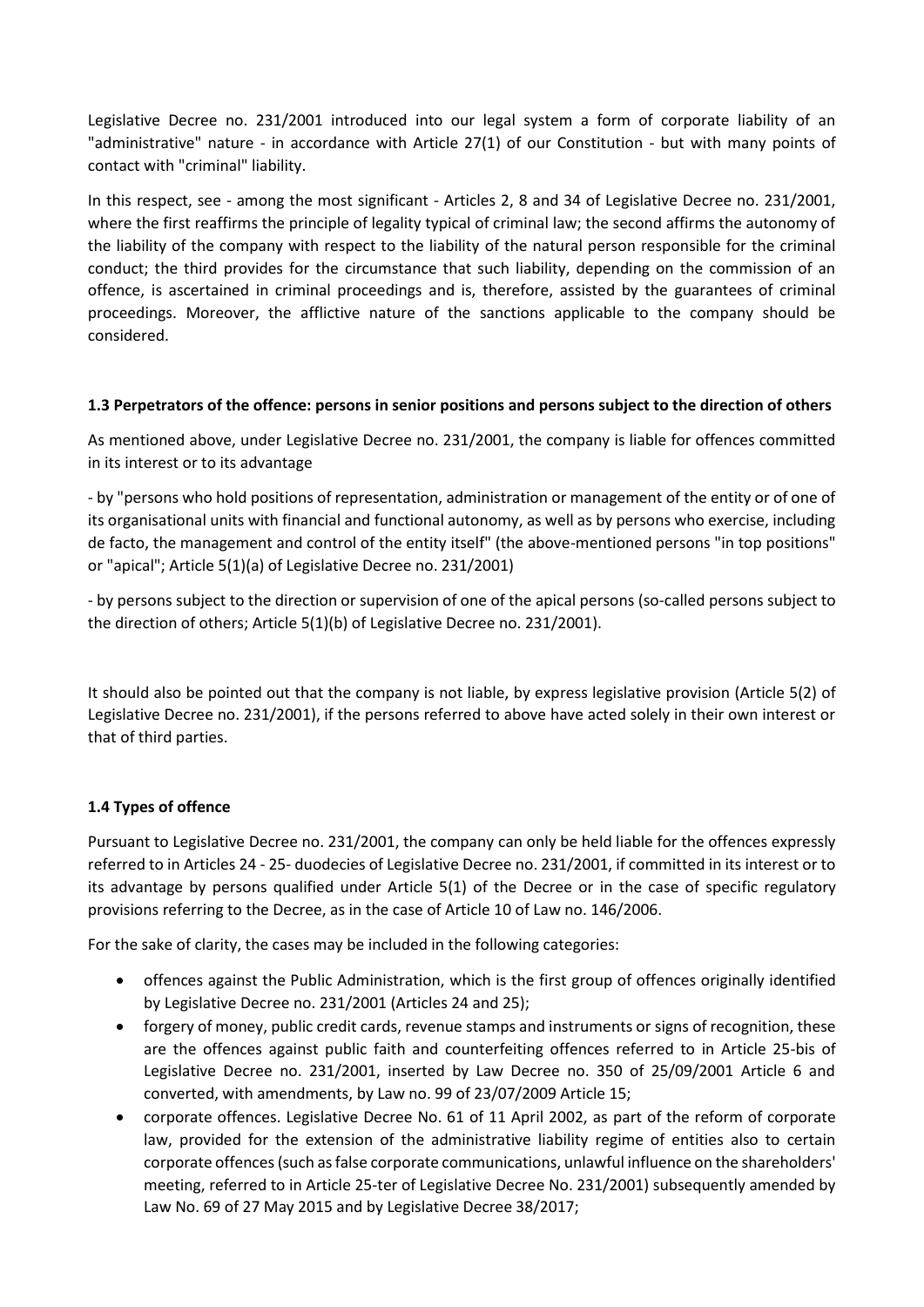- offences relating to terrorism and subversion of the democratic order (referred to in Article 25 quater of Legislative Decree no. 231/2001, introduced by Article 3 of Law no. 7 of 14 January 2003). These are "offences having the purpose of terrorism or subversion of the democratic order, provided for by the Criminal Code and by special laws", as well as offences, other than those mentioned above, "which have in any case been committed in breach of the provisions of Article 2 of the International Convention for the Suppression of the Financing of Terrorism, done at New York on 9 December 1999");
- market abuse, referred to in Article 25-sexies of the Decree, as introduced by Article 9 of Law no. 62 of 18 April 2005 ("2004 Community Law");
- offences against the individual, covered by Article 25-quinquies, introduced into the Decree by Article 5 of Law No. 228 of 11 August 2003, such as child prostitution, child pornography, trafficking in persons and reduction and maintenance in slavery, illegal brokering and exploitation of labour;
- transnational offences Article 10 of Law no. 146 of 16 March 2006 provides for the administrative liability of the company also with reference to the offences specified by the same law which have the characteristic of transnationality;
- offences against life and limb, Article 25-quater.1 of the Decree provides that one of the offences for which the company has administrative liability is the practice of mutilation of female genital organs;
- health and safety offences, Article 25-septies provides for the administrative liability of the company in relation to the offences referred to in Articles 589 and 590, third paragraph, of the Criminal Code (Manslaughter and grievous or very grievous bodily harm), committed in breach of the rules on accident prevention and on the protection of hygiene and health at work;
- offences of receiving stolen goods, money laundering and use of money, goods or benefits of unlawful origin as well as selflaundering, Article 25-octies of the Decree establishes the extension of the liability of the entity also with reference to the offences provided for in Articles 648, 648-bis, 648 ter and 648-ter 1 of the Criminal Code;
- computer crimes and unlawful data processing. Art. 24-bis of the Decree provides for the company's administrative liability in relation to the offences referred to in Articles 491-bis, 615-ter, 615-quater, 615-quinquies, 617-quater, 617-quinquies, 635-bis, 635-ter, 635-quater, 635-quinquies, 640 quinquies of the Criminal Code, Art.1 c.11 Legislative Decree 105/2019, etc.; and
- organised crime offences. Article 24-ter of the Decree establishes the extension of the entity's liability also with reference to the offences provided for in Articles 416, sixth paragraph, 416-bis, 416-ter and 630 of the Criminal Code and the offences provided for in Article 74 of the Consolidated Act referred to in Presidential Decree no. 309 of 9 October 1990. Reference is also made to Articles 600, 601, 601 bis, 602, 407 of the Criminal Code, Article 2 of Law No 110 of 18 April 1975 and Article 73 of Presidential Decree 309/1990;
- offences against industry and trade. Article 25-bis of the Decree provides for the administrative liability of the company in relation to the offences referred to in Articles 513, 513-bis, 514, 515, 516, 517, 517-ter and 517-quater of the Criminal Code;
- offences relating to violation of copyright. Article 25-nonies of the Decree provides for the administrative liability of the company in relation to the offences referred to in Articles 171, first paragraph, letter a-bis), and third paragraph, 171-bis, 171-ter and 171-septies, 171-octies of Law no. 633 of 22 April 1941;
- inducement not to make statements or to make false statements to the Judicial Authorities (Article 377-bis of the Criminal Code), referred to in Article 25-novies of the Decree;
- environmental offences. Article 25-undecies of the undecies of the Decree provides for the administrative liability of the company in relation to the offences referred to in Articles 727-bis and 733-bis of the Criminal Code, some articles of Legislative Decree no. 152/2006 (Consolidated Law on the Environment), some articles of Law no. 150/1992 on the protection of animal species, and some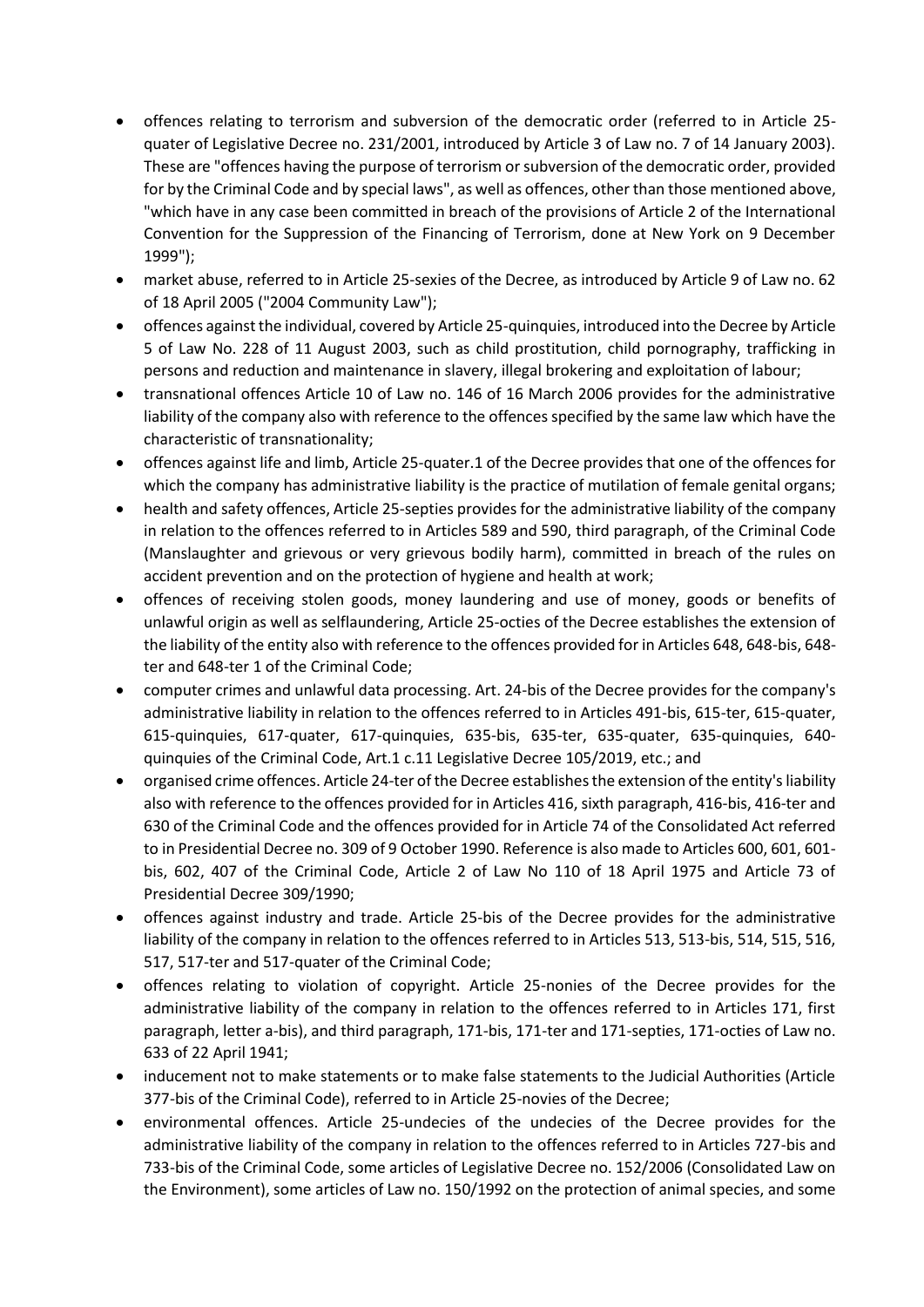articles of Law no. 675/1992 on the protection of the environment. 150/1992 on the protection of animal and plant species in danger of extinction and of dangerous animals, Article 3(6) of Law no. 549/1993 on the protection of stratospheric ozone and the environment and some articles of Legislative Decree no. 202/2007 on ship-source pollution;

- offences relating to the employment of third-country nationals whose stay is irregular. Article 25 duodecies of the Decree provides for the administrative liability of the company in relation to the offences of Article 2, c. 1 of Legislative Decree no. 109 of 16 July 2012 in the event of the use of foreign workers who do not have a residence permit or whose permit has expired.
- Racism and xenophobia offences. Article 25-tredicies of the Decree provides for the administrative liability of the company in relation to the offences referred to in Article 3(3-bis) of Law No. 654 of 13 October 1975.
- fraud in sporting competitions, abusive exercise of gambling or betting and games of chance exercised by means of prohibited devices, referred to by Article 25-quaterdecies of the Decree, introduced by Law No. 30/2019;
- tax offences, referred to in Article 25-quinquiesdecies of the Decree, introduced by Law 157/2019.

The categories listed above are destined to increase further in the near future, also due to the legislative tendency to extend the scope of the Decree, also in compliance with international and EU obligations.

## **1.5 Sanctions**

Articles 9-23 of Legislative Decree no. 231/2001 provide for the following sanctions to be imposed on the company, as a result of the commission or attempted commission of the above-mentioned offences

- monetary sanctions (and precautionary seizure)
- prohibitory sanctions (also applicable as a precautionary measure) of a duration of no less than three months and no more than two years (with the clarification that, pursuant to Article 14(1) of Legislative Decree no. 231/2001, "The prohibitory sanctions are aimed at the specific activity to which the offence refers") which, in turn, may consist of
- disqualification from carrying out the activity
- suspension or revocation of authorisations, licences or concessions functional to the commission of the offence;
- prohibition to contract with the public administration, except in order to obtain the performance of a public service;
- exclusion from facilitations, financing, contributions or subsidies and possible revocation of those granted;
- prohibition on advertising goods or services;
- confiscation (and preventive seizure as a precautionary measure);
- publication of the judgment (in case of application of a disqualification sanction).

The pecuniary sanction is determined by the criminal court through a system based on "quotas" of no less than one hundred and no more than one thousand and varying in amount from a minimum of Euro 258.22 to a maximum of Euro 1,549.37. In the commensuration of the pecuniary sanction the judge shall determine

- the number of quotas, taking into account the seriousness of the fact, the degree of responsibility of the company as well as the activity carried out to eliminate or mitigate the consequences of the fact and to prevent the commission of further offences
- the amount of the individual share, on the basis of the company's economic and financial conditions.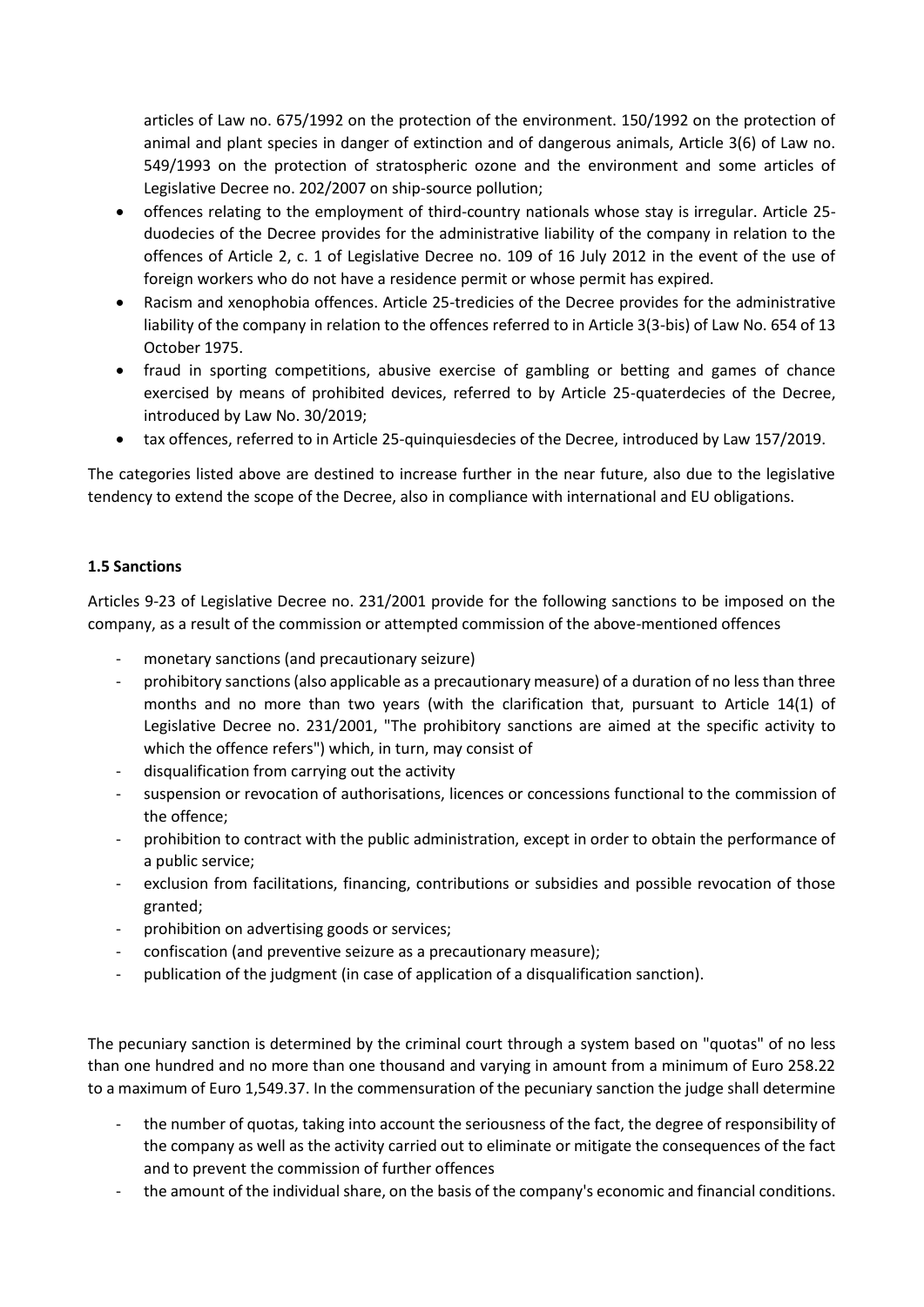Disqualification penalties are applied only in relation to offences for which they are expressly provided for (i.e. offences against the public administration, certain offences against public faith - such as counterfeiting money - offences relating to terrorism and subversion of the democratic order, offences against the individual, female genital mutilation practices, transnational offences, health and safety offences and handling stolen goods, money laundering and use of money, goods or benefits of unlawful origin as well as selflaundering, computer crimes and unlawful data processing, organised crime offences, offences against industry and trade, offences relating to violation of copyright, certain environmental offences, offences of undue induction to give or promise benefits, tax offences) and provided that at least one of the following conditions is met

- that the company has derived a significant profit from the commission of the offence and the offence was committed by persons in a senior position or by persons subject to the direction of others when, in the latter case, the commission of the offence was determined or facilitated by serious organisational deficiencies
- there is a repetition of the offence.

The judge determines the type and duration of the disqualification sanctions, taking into account the suitability of the individual sanctions to prevent offences of the type committed and, if necessary, may apply them jointly (Article 14(1) and (3) of Legislative Decree no. 231/2001).

The sanctions of disqualification from exercising the activity, prohibition from contracting with the public administration and prohibition from advertising goods or services may be applied - in the most serious cases - on a definitive basis. It should also be noted that the company's activity may be continued (instead of the sanction being imposed) by a commissioner appointed by the judge pursuant to and under the conditions set out in Article 15 of Legislative Decree no. 231/2001.

# **1.6 Attempt**

In cases of attempted commission of the offences sanctioned on the basis of Legislative Decree no. 231/2001, the financial penalties (in terms of amount) and prohibitory penalties (in terms of duration) are reduced by between a third and a half.

The imposition of sanctions is excluded in cases where the body voluntarily prevents the action from being carried out or the event from taking place (Article 26 of Legislative Decree no. 231/2001).

# **1.7 Modifying events affecting the company**

Legislative Decree no. 231/2001 governs the system of liability of the company also in relation to events modifying it, such as the transformation, merger, demerger and sale of the company.

According to Article 27(1) of Legislative Decree no. 231/2001, the body is liable for the payment of the pecuniary penalty with its assets or with the common fund, where the notion of assets must be referred to companies and bodies with legal personality, while the notion of "common fund" concerns unrecognised associations.

Articles 28 to 33 of Legislative Decree no. 231/2001 regulate the impact on the liability of the body of the modifying events connected with the transformation, merger, demerger and sale of a company. The legislator has taken into account two opposing requirements: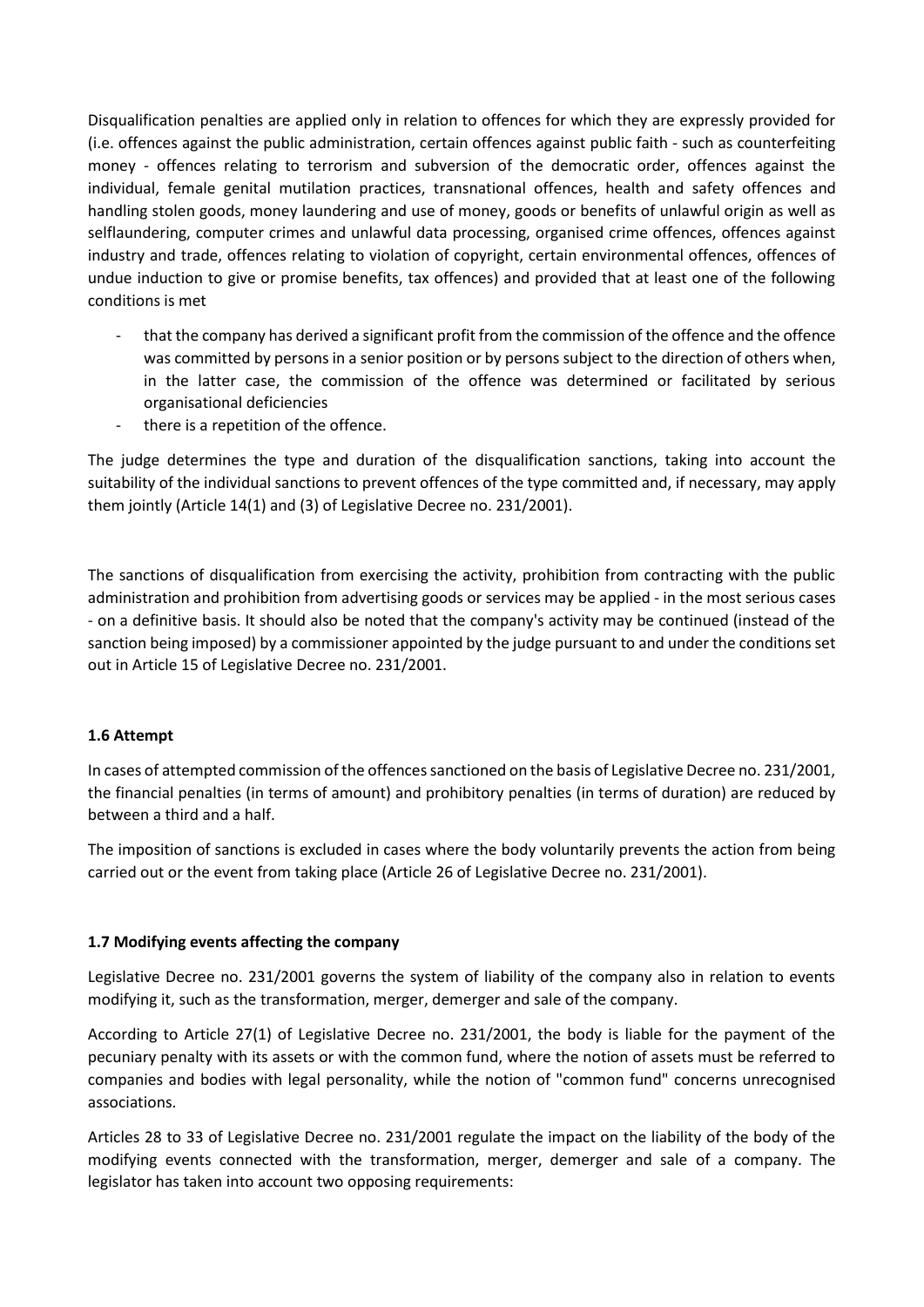- on the one hand, to prevent such operations from constituting a means of easily evading the administrative liability of the body
- on the other hand, not to penalise reorganisation operations with no evasive intent.

The illustrative report of Legislative Decree no. 231/2001 states: "The general criterion followed in this respect was to regulate the fate of the pecuniary sanctions in accordance with the principles laid down by the Civil Code with regard to the generality of the other debts of the original entity, while maintaining, conversely, the connection of the disqualification sanctions with the branch of activity in the context of which the offence was committed".

In the event of a transformation, Article 28 of Legislative Decree no. 231/2001 provides (in line with the nature of this institution, which implies a mere change in the type of company, without causing the extinction of the original legal entity) that the liability of the entity for offences committed prior to the date on which the transformation took effect remains unaffected.

In the event of a merger, the entity resulting from the merger (including by incorporation) is liable for the offences for which the entities participating in the merger were liable (Article 29 of Legislative Decree No. 231/2001).

Article 30 of Legislative Decree no. 231/2001 provides that, in the case of a partial demerger, the demerged company remains liable for offences committed prior to the date on which the demerger took effect.

The companies benefiting from the demerger (whether total or partial) are jointly and severally liable to pay the financial penalties owed by the demerged company for offences committed prior to the date on which the demerger took effect, up to the actual value of the net assets transferred to the individual company.

This limit does not apply to beneficiary companies, to which the branch of activity in the context of which the offence was committed is transferred, even only in part.

Disqualification penalties relating to offences committed before the date on which the demerger took effect apply to the entities to which the branch of activity within which the offence was committed remained or was transferred, even in part.

Article 31 of the Decree lays down provisions common to mergers and demergers, concerning the determination of sanctions in the event that such extraordinary operations have taken place before the conclusion of the trial. In particular, it clarifies the principle whereby the judge must commensurate the pecuniary sanction, in accordance with the criteria laid down in Article 11(2) of the Decree, referring in any event to the economic and financial conditions of the entity originally liable, and not to those of the entity to which the sanction should be attributed following the merger or demerger.

In the event of a disqualification sanction, the entity which will be held liable following the merger or demerger may ask the judge to convert the disqualification sanction into a pecuniary sanction, provided that: (i) the organisational fault which made it possible for the offence to be committed has been eliminated, and (ii) the body has compensated the damage and made available (for confiscation) any profit it may have made. Article 32 of Legislative Decree no. 231/2001 allows the judge to take into account convictions already handed down against the merging or demerged entities in order to establish recurrence, pursuant to Article 20 of Legislative Decree no. 231/2001, in relation to the offences committed by the merged or demerged entity in relation to offences subsequently committed. A single set of rules is laid down for the cases of sale and transfer of a business (Article 33 of Legislative Decree no. 231/2001); the transferee, in the event of the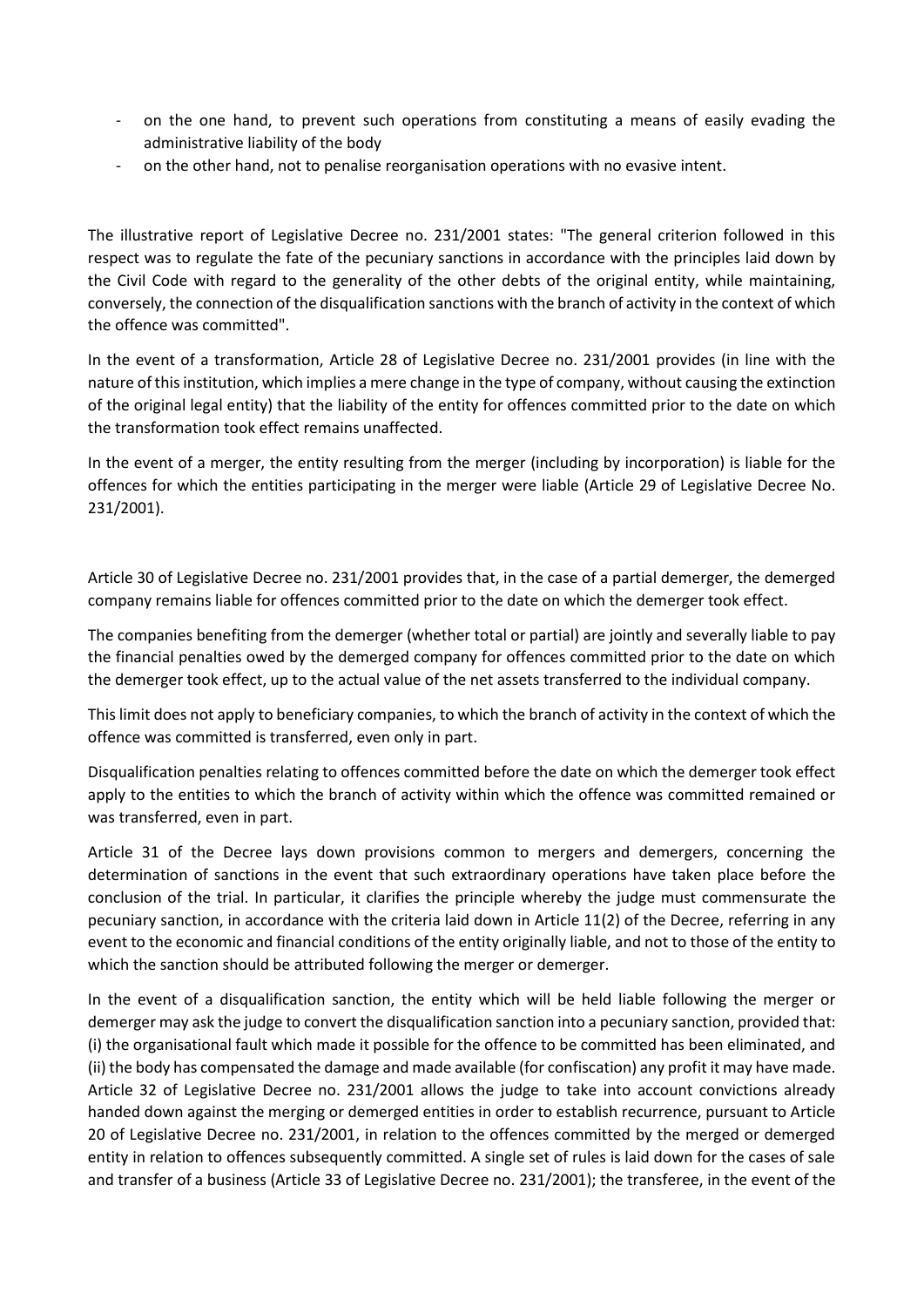transfer of the business in whose activity the offence was committed, is jointly and severally liable to pay the financial penalty imposed on the transferor, with the following limitations:

- (i) the benefit of prior enforcement of the transferor is not affected;
- (ii) the transferee's liability is limited to the value of the transferred business and to the pecuniary sanctions resulting from the compulsory books of account or due for administrative offences of which it was in any case aware.

Conversely, disqualification sanctions imposed on the transferor do not extend to the transferee.

## **1.8 Offences committed abroad**

According to Article 4 of Legislative Decree no. 231/2001, the company may be held liable in Italy for offences - covered by the same Legislative Decree no. 231/2001 - committed abroad. The illustrative report on Legislative Decree no. 231/2001 emphasises the need not to leave a frequently occurring criminal situation without a sanction, also in order to avoid easy circumvention of the entire regulatory framework in question.

The prerequisites on which the liability of the entity for offences committed abroad is based are:

- (i) the offence must be committed by a person who is functionally linked to the entity, pursuant to Article 5(1) of Legislative Decree no. 231/2001
- (ii) the body must have its head office in the territory of the Italian State;
- (iii) the company can only be held liable in the cases and under the conditions set out in Articles 7, 8, 9 and 10 of the Criminal Code (in cases where the law provides that the guilty party - a natural person - is punished at the request of the Minister of Justice, proceedings are brought against the company only if the request is also made against the company) and, also in accordance with the principle of legality set out in Article 2 of Legislative Decree no. 231/2001, only in respect of offences for which its liability is provided for by an ad hoc legislative provision;
- (iv) where the cases and conditions set out in the aforementioned articles of the Criminal Code exist, the State of the place where the offence was committed shall not prosecute the entity.

# **1.9 Procedure for establishing the offence**

Liability for administrative offences arising from a criminal offence is established in the context of criminal proceedings. In this regard, Article 36 of Legislative Decree no. 231/2001 provides that "The criminal court having jurisdiction over the administrative offences committed by the entity shall have jurisdiction over the offences on which they depend. The provisions on the composition of the court and the related procedural provisions relating to the offences on which the administrative offence depends shall be observed in the proceedings for ascertaining the administrative offence committed by the entity'.

Another rule, inspired by reasons of effectiveness, homogeneity and procedural economy, is that of the mandatory joinder of proceedings: the proceedings against the body shall remain joined, as far as possible, to the criminal proceedings brought against the natural person who committed the offence for which the body is liable (Article 38 of Legislative Decree no. 231/2001). This rule is reconciled with the provisions of Article 38(2), which governs the cases in which the administrative offence is prosecuted separately.

The entity takes part in the criminal proceedings with its own legal representative, unless the latter is charged with the offence on which the administrative offence depends; when the legal representative does not appear, the incorporated entity is represented by its lawyer (Article 39(1) and (4) of Legislative Decree No. 231/2001).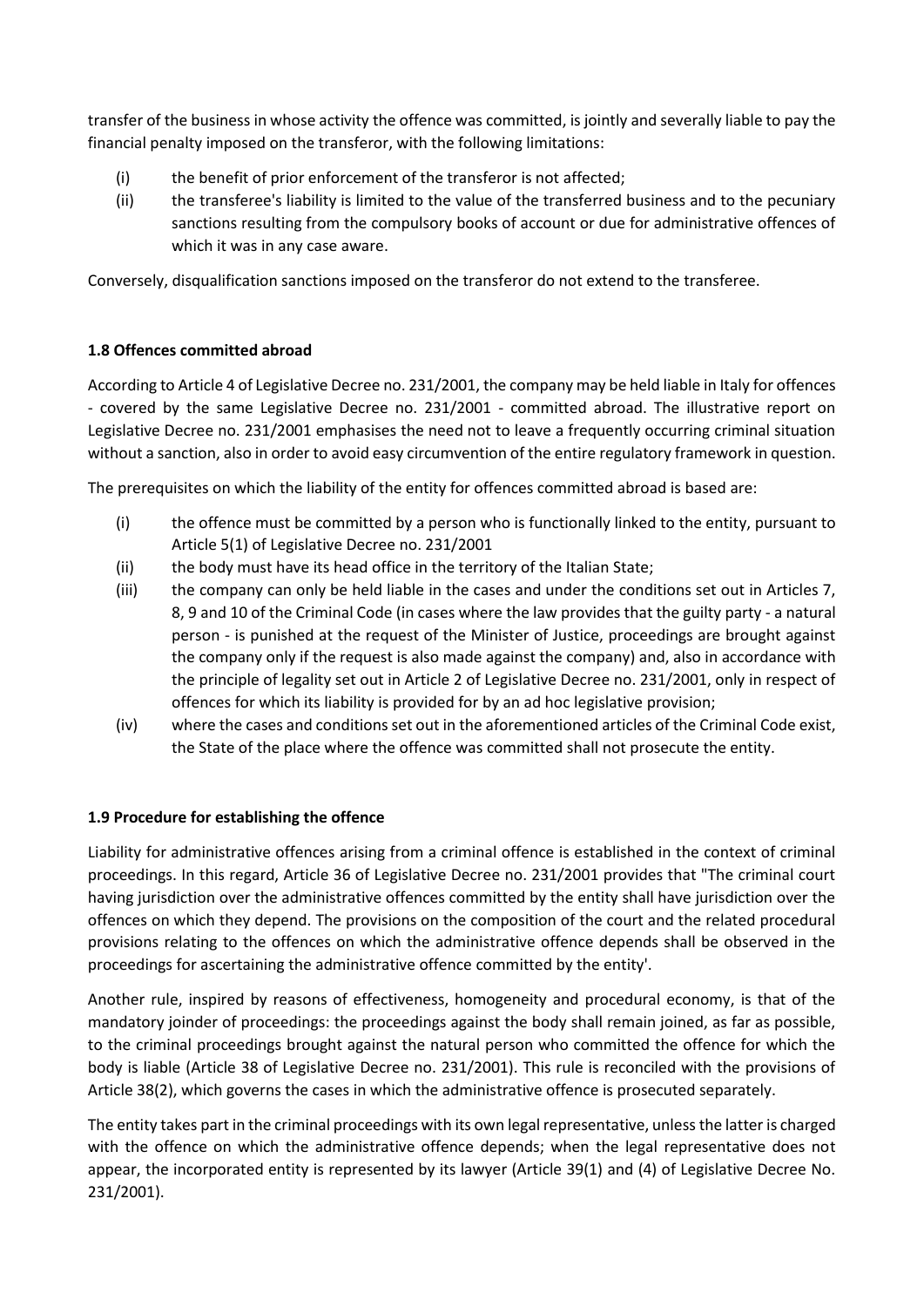# **1.10 Exempting value of organisation, management and control models**

A fundamental aspect of Legislative Decree no. 231/2001 is the attribution of an exempting value to the company's organisation, management and control models.

Where the offence has been committed by a person in a senior position, the company is not liable if it proves that (Article 6(1) of Legislative Decree no. 231/2001)

- a) the management body has adopted and effectively implemented, before the offence was committed, organisational and management models capable of preventing offences of the kind committed
- b) the task of supervising the operation of and compliance with the models and ensuring that they are kept up to date has been entrusted to a body of the company endowed with autonomous powers of initiative and control
- c) the persons committed the offence by fraudulently evading the organisation and management models
- d) there was no omitted or insufficient supervision by the supervisory body.

In the case of an offence committed by senior persons, there is therefore a presumption of liability on the part of the company due to the fact that such persons express and represent the policy and, therefore, the will of the organisation itself. This presumption, however, can be overcome if the company succeeds in demonstrating that it has no connection with the facts alleged against the senior person by proving the existence of the above-mentioned competing requirements and, consequently, the circumstance that the commission of the offence does not derive from its own "organisational fault".

In the case, on the other hand, of an offence committed by persons subject to the direction or supervision of others, the company is liable if the commission of the offence was made possible by the breach of the management or supervision obligations with which the company is required to comply.

In any case, the violation of management or supervisory obligations is excluded if the company, before the offence was committed, adopted and effectively implemented an organisation, management and control model capable of preventing offences of the kind committed.

In the case of an offence committed by a person subject to the direction or supervision of a senior person, the burden of proof is reversed. In the hypothesis provided for in Article 7, the prosecution will have to prove the failure to adopt and effectively implement an organisation, management and control model capable of preventing offences of the kind committed.

Legislative Decree no. 231/2001 outlines the content of the organisation and management models, stipulating that they must, in relation to the extent of the powers delegated and the risk of offences being committed, as specified in Article 6(2), must

- identify the activities within the scope of which offences may be committed
- provide for specific protocols aimed at planning the formation and implementation of the company's decisions in relation to the offences to be prevented; and
- identify methods of managing financial resources suitable to prevent the commission of offences;
- provide for information obligations vis-à-vis the body appointed to supervise the functioning of and compliance with the models
- introduce a disciplinary system capable of sanctioning failure to comply with the measures indicated in the model.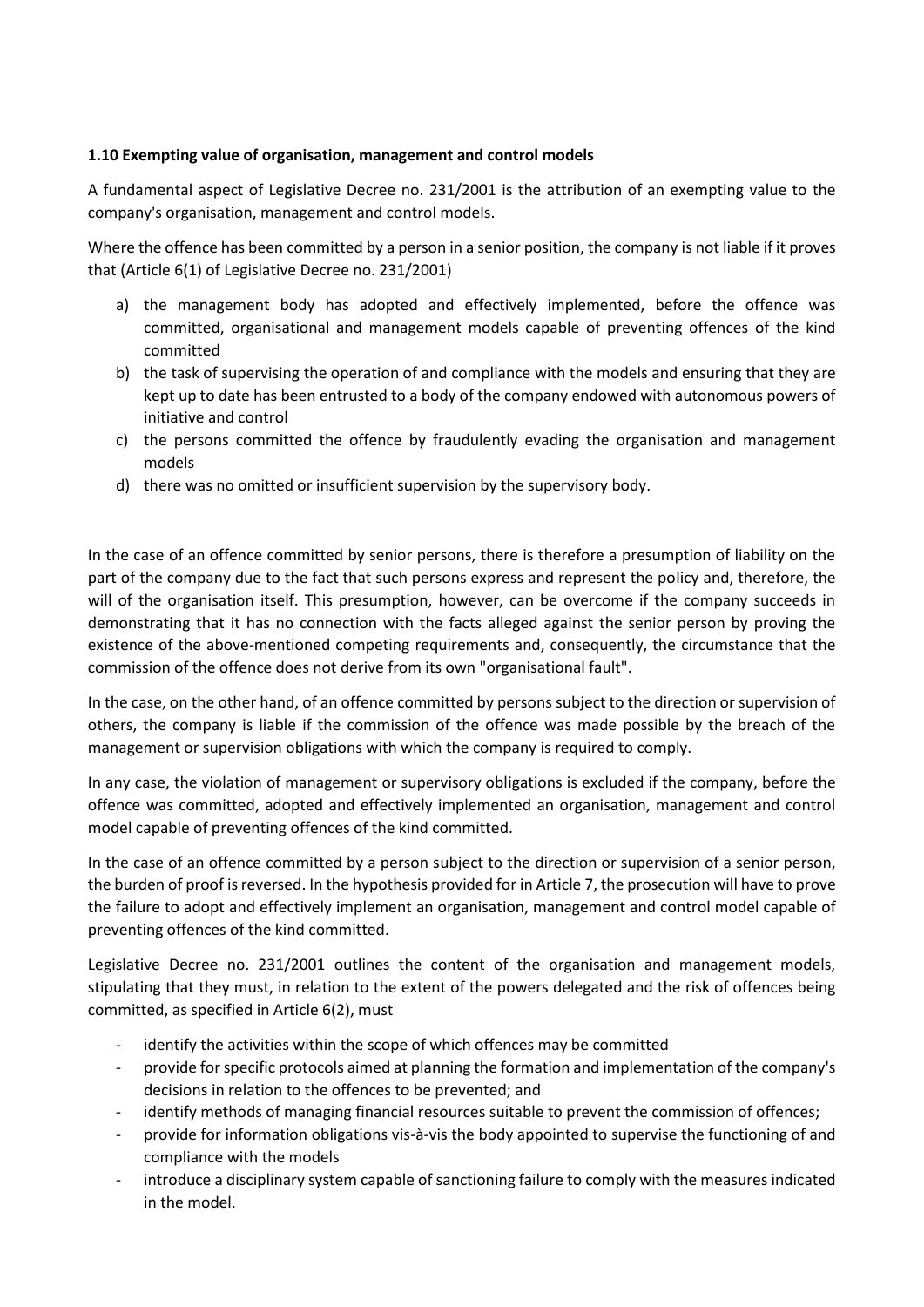Article 7(4) of Legislative Decree no. 231/2001 also defines the requirements for the effective implementation of organisational models:

- periodic verification and possible amendment of the model when significant breaches of the requirements are discovered or when changes occur in the organisation and activity;
- a disciplinary system capable of sanctioning failure to comply with the measures indicated in the model.

# **1.11 Codes of conduct (Guidelines)**

Article 6(3) of Legislative Decree no. 231/2001 provides that "Organisational and management models may be adopted, guaranteeing the requirements set out in paragraph 2, on the basis of codes of conduct drawn up by the associations representing the entities, notified to the Ministry of Justice which, in agreement with the competent Ministries, may, within thirty days, formulate observations on the suitability of the models to prevent offences".

Confindustria, in implementation of the provisions of the above-mentioned article, has defined the Guidelines for the construction of organisation, management and control models (hereinafter, "Confindustria Guidelines") providing, inter alia, methodological indications for the identification of risk areas (sector/activity within which offences may be committed), the design of a control system (the so-called protocols for planning the formation and implementation of the entity's decisions) and the contents of the organisation, management and control model.

In particular, the Confindustria Guidelines suggest that member companies use the risk assessment and risk management processes and provide for the following stages in defining the model

- identification of risks and protocols
- adoption of some general tools, the main ones being a code of ethics with reference to offences under Legislative Decree 231/2001 and a disciplinary system;
- identification of the criteria for selecting the Supervisory Board, indication of its requirements, tasks and powers and the obligations to provide information.

The Confindustria Guidelines were transmitted, before their dissemination, to the Ministry of Justice, pursuant to Article 6, paragraph 3, of Legislative Decree 231/2001, so that the latter could express its observations within thirty days, as provided for by Article 6, paragraph 3, of Legislative Decree 231/2001, referred to above.

The latest version, updated in March 2014, was approved by the Ministry of Justice on 21 July 2014.

Imprima Spa has adopted its own organisation, management and control model on the basis of the Guidelines drawn up by the main trade associations and, in particular, the Confindustria Guidelines.

# **1.12 Review of suitability**

The assessment of the company's liability, which is entrusted to the criminal court, is made through

- verifying the existence of the offence giving rise to the company's liability;
- reviewing the suitability of the organisational models adopted.

The judge's review of the abstract suitability of the organisational model to prevent the offences referred to in Legislative Decree no. 231/2001 is conducted according to the criterion of the so-called "posthumous prognosis".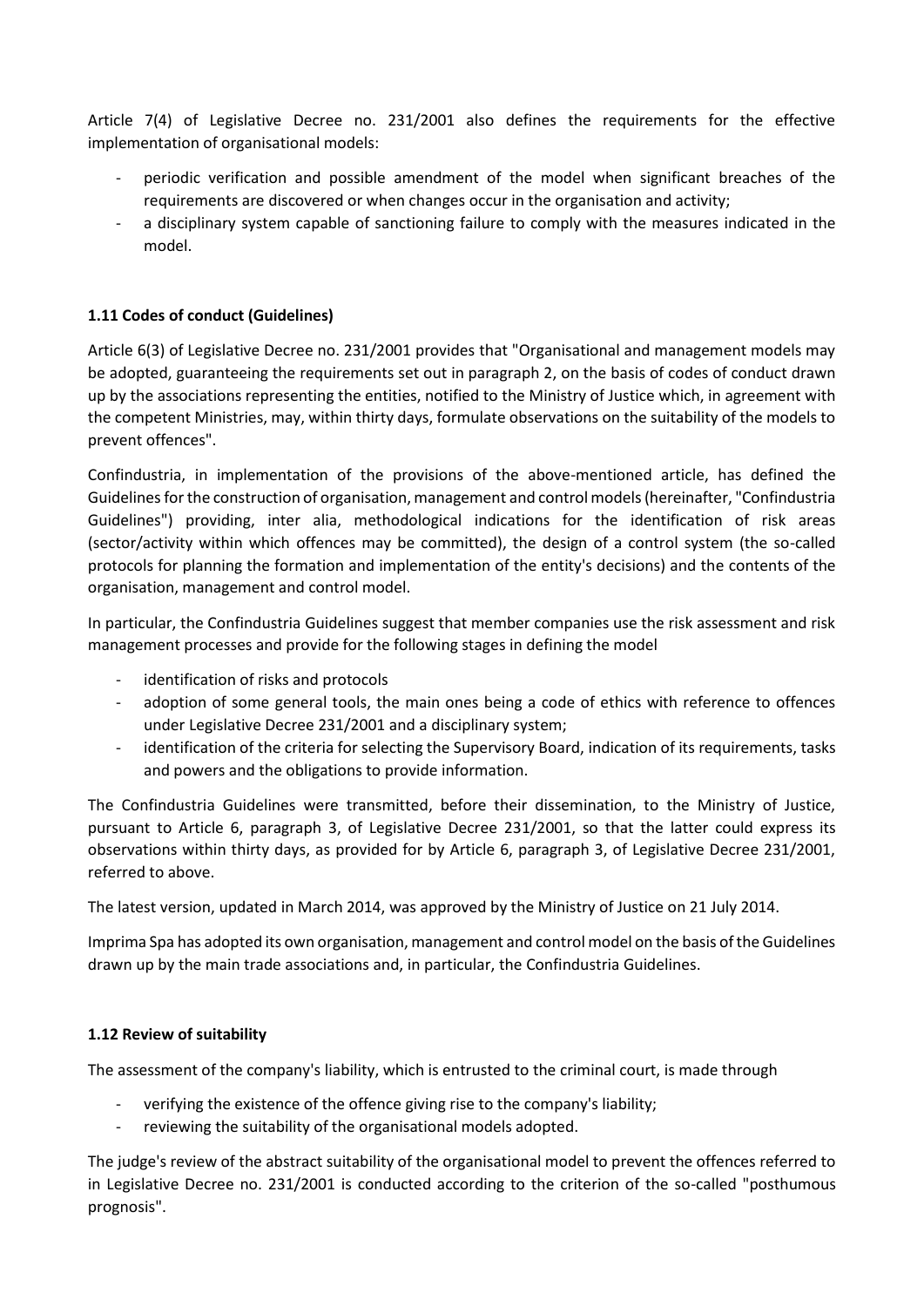The judgement of suitability must be formulated according to a criterion that is essentially ex ante, whereby the judge places himself, ideally, in the company's situation at the time when the offence occurred in order to test the congruence of the model adopted. In other words, the organisational model which, prior to the commission of the offence, could and should be considered "suitable to prevent offences" should be judged to be capable of eliminating or, at least, minimising, with reasonable certainty, the risk of the offence subsequently being committed.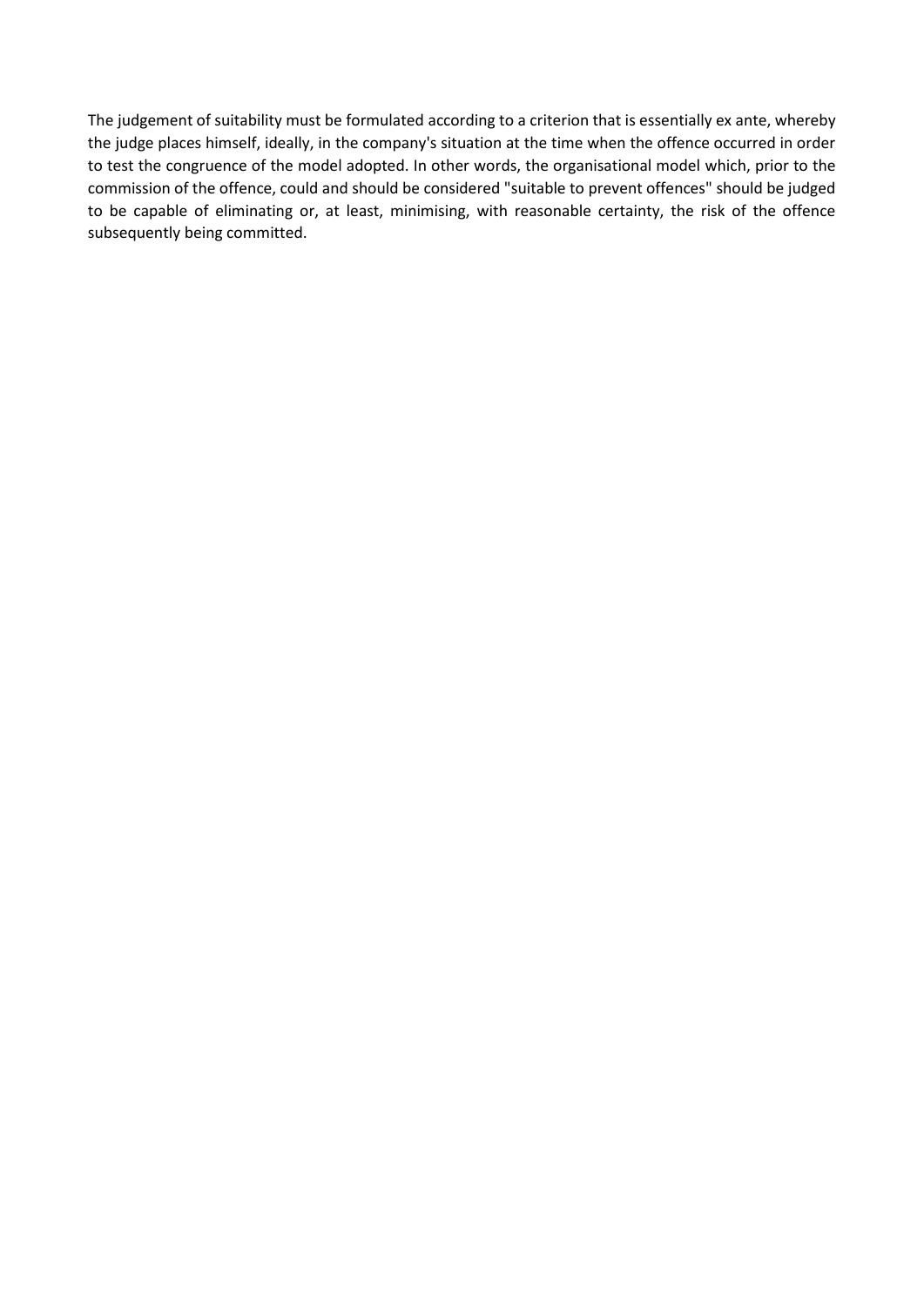# **CHAPTER 2 - DESCRIPTION OF THE COMPANY - ELEMENTS OF THE GOVERNANCE MODEL AND GENERAL ORGANISATIONAL STRUCTURE OF THE COMPANY**

## **2.1 Imprima S.p.A.**

Imprima S.p.A. is a company of the Imprima Group, a multinational group dedicated to development and innovation in the textile printing and finishing sector, dealing with ecological digital printing on textiles.

The Company's registered office is located in Milano (MI), where the production plant is also located.

#### **2.2 Governance model of Imprima S.p.A.**

The Company is managed by one or more directors, up to a maximum of 5, appointed by the shareholders. .

The sole director or directors have the general representation of the Company .

When the Directors constitute the Board of Directors, the general representation shall be vested in the Chairman and the Managing Directors, if appointed.

The Directors may appoint nominees or attorneys for individual, specific acts or categories of acts. The Board of Directors is vested with all powers for the ordinary and extraordinary management of the Company. The Board of Directors, within the limits set forth in Article 2381 of the Italian Civil Code, may delegate its powers in management matters in whole or in part to one or more individual directors, possibly giving them the title of "Managing Director" for the purposes of general representation of the Company.

In the cases provided for by the Law or when the shareholders deem it appropriate, an auditor who is a registered auditor is appointed. In the cases provided for by the Law, or if the shareholders deem it advisable, the control body must be composed of three regular members and two alternates, who constitute the Board of Auditors. The Statutory Auditors remain in office for three financial years and may be re-elected.

The legal auditing of accounts is carried out by the Statutory Auditor or the Board of Statutory Auditors if appointed. When required by law or decided by the shareholders, the statutory auditing of accounts is carried out by an auditor or auditing company entered in the appropriate register.

#### **2.3 Organisation Model of Imprima S.p.A.**

The current organization chart of the company is composed as per the scheme kept at the HR department.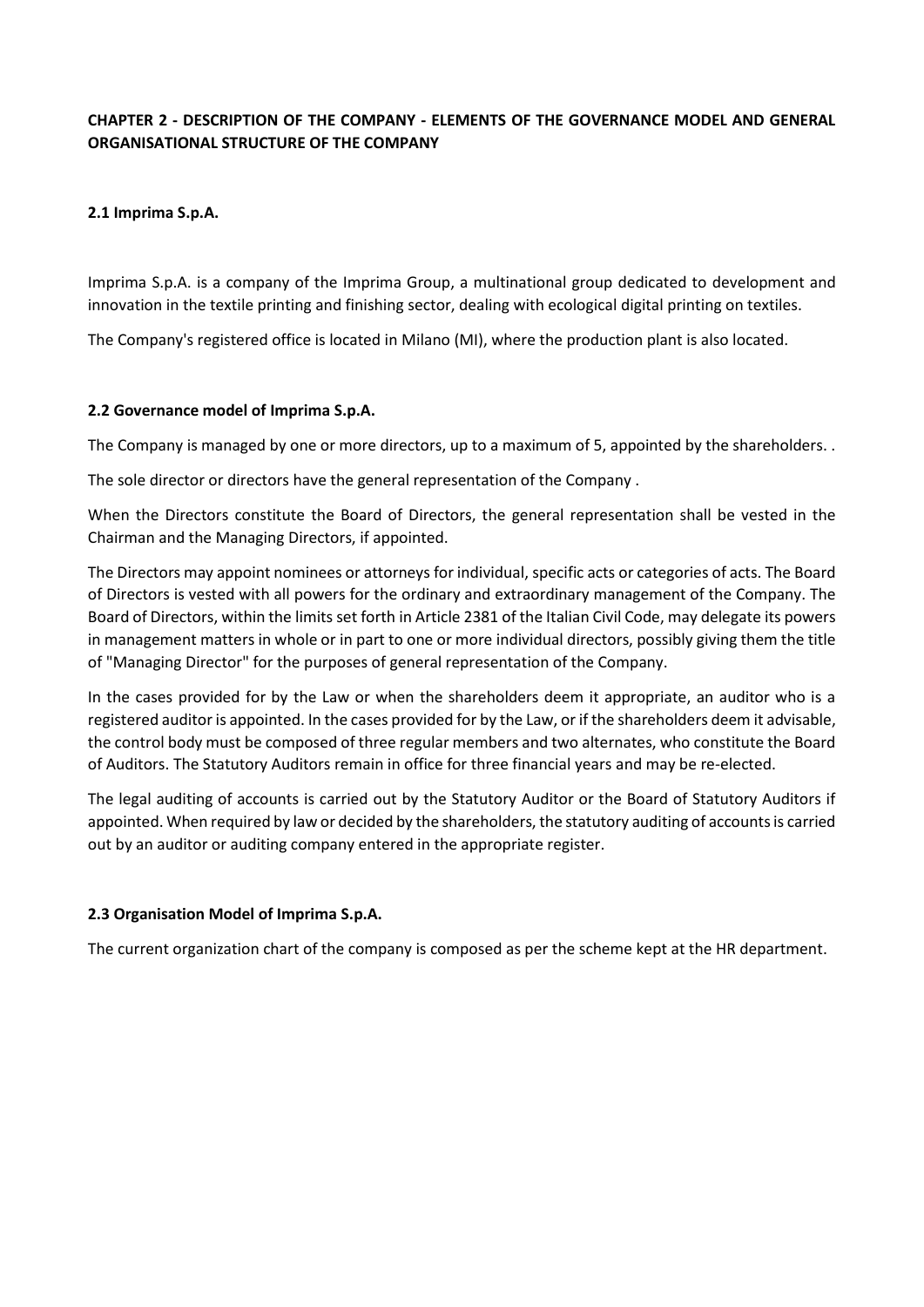# **CHAPTER 3 - ORGANISATION, MANAGEMENT AND CONTROL MODEL AND METHODOLOGY FOLLOWED FOR ITS PREPARATION**

## **3.1 Preamble**

The adoption of an organisation, management and control model pursuant to Legislative Decree no. 231/2001, in addition to representing a reason for exempting the Company from liability with regard to the commission of the types of offences included in the Decree, is an act of social responsibility on the part of the Company from which benefits arise for all stakeholders: managers, employees, creditors and all other persons whose interests are linked to the fate of the company.

The introduction of a control system for entrepreneurial action, together with the establishment and dissemination of ethical principles, improving the already high standards of behaviour adopted by the Company, performs a regulatory function in that it regulates the behaviour and decisions of those who are called upon to operate on a daily basis in favour of the Company in accordance with the aforementioned ethical principles and standards of behaviour.

The Company has, therefore, intended to launch a series of activities (hereinafter, the "Project") aimed at making its organisational model compliant with the requirements of Legislative Decree no. 231/2001 and consistent with both the principles already rooted in its governance culture and the indications contained in the Confindustria Guidelines.

# **3.2 Imprima S.p.A 's Project for the definition of its Organisation, Management and Control Model pursuant to Legislative Decree No. 231/2001**

The method chosen to carry out the Project, in terms of organisation, definition of operating procedures, structuring into phases, and assig ning responsibilities among the various company functions, was developed to guarantee the quality and authority of the results.

| <b>Phases</b> | <i><u><b>Activities</b></u></i>                                                                                                                                                                                                                                                                                         |
|---------------|-------------------------------------------------------------------------------------------------------------------------------------------------------------------------------------------------------------------------------------------------------------------------------------------------------------------------|
|               | Launch of the Project and identification of the processes and activities within                                                                                                                                                                                                                                         |
|               | which the offences referred to in Legislative Decree no. 231/2001 may be                                                                                                                                                                                                                                                |
|               | <i>committed.</i>                                                                                                                                                                                                                                                                                                       |
| <i>Phase1</i> | Presentation of the Project in its complexity, collection and analysis of the documentation, and preliminary identification<br>of the processes/activities within which the offences referred to in Legislative Decree no. 231/2001 may in abstract terms<br>be committed (so-called "sensitive" processes/activities). |
|               | Identification of key officers.                                                                                                                                                                                                                                                                                         |
| Phase 2       | Identification of key officers, i.e. persons who, on the basis of their functions and<br>responsibilities, have in-depth knowledge of the sensitive areas/activities, as well as of<br>the control mechanisms currently in place, in order to determine the areas of<br>intervention and a detailed interview plan.     |
|               | Analysis of sensitive processes and activities.                                                                                                                                                                                                                                                                         |
| Phase 3       | Identification and analysis of sensitive processes and activities and the control<br>mechanisms in place, with particular attention to preventive controls and other<br>compliance elements/activities.                                                                                                                 |

The Project is divided into five phases summarised in the table below.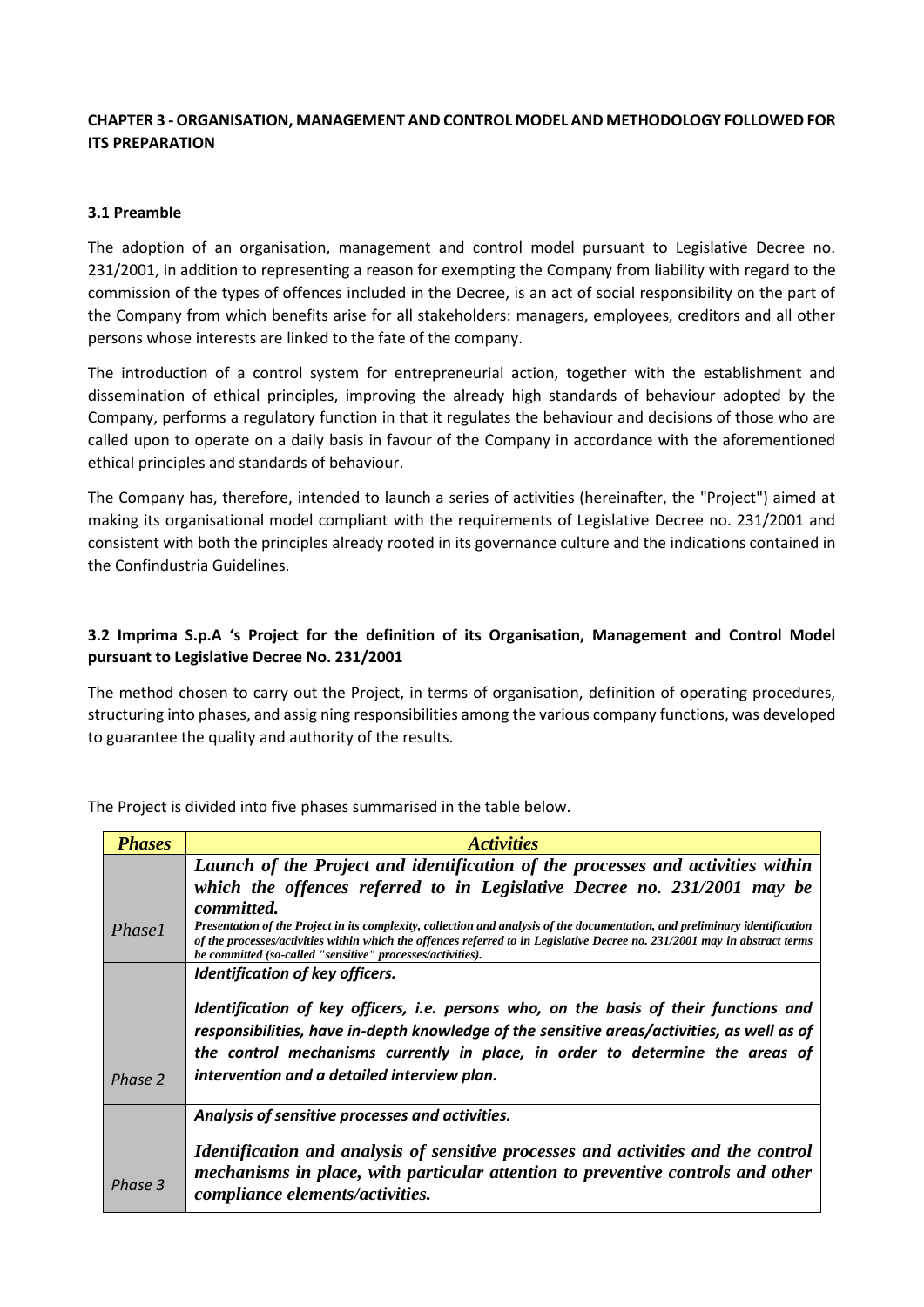| <b>Phases</b> | <b>Activities</b>                                                                                                                                                                                                                                                  |
|---------------|--------------------------------------------------------------------------------------------------------------------------------------------------------------------------------------------------------------------------------------------------------------------|
|               | <b>Gap analysis and Action Plan.</b>                                                                                                                                                                                                                               |
| Phase 4       | Identification of the organisational requirements characterising a suitable organisation,<br>management and control model pursuant to Legislative Decree no. 231/2001 and of the<br>actions to "strengthen" the current control system (processes and procedures). |
|               | Definition of the organisation, management and control model.                                                                                                                                                                                                      |
| Phase 5       | Definition of the organisation, management and control model pursuant to Legislative<br>Decree no. 231/2001, articulated in all its components and operating rules and<br>consistent with the Confindustria Guidelines.                                            |

The methodologies followed and the criteria adopted in the various phases of the Project are set out below.

# **3.2.1 Initiation of the Project and identification of the processes and activities in which the offences referred to in Legislative Decree no. 231/2001 may be committed**

Art. 6, paragraph 2, letter a) of Legislative Decree no. 231/2001 indicates, among the requirements of the model, the identification of processes and activities in which the offences expressly referred to in the decree may be committed. In other words, these are those company activities and processes that are commonly defined as 'sensitive' (hereinafter, 'sensitive processes' and 'sensitive activities').

The purpose of Phase 1 was precisely the identification of the company areas concerned and the preliminary identification of sensitive processes and activities.

In particular, following the presentation of the Project, a work team was set up consisting of external professionals and internal resources of the Company with the assignment of their respective tasks and operational roles;

The identification of sensitive activities was preceded by an analysis, mainly documentary, of the Company's corporate and organisational structure, carried out in order to better understand the Company's activities and to identify the corporate areas subject to intervention.

The collection of the relevant documentation and its analysis from both a technical-organisational and a legal point of view allowed an initial identification of the sensitive processes/activities and a preliminary identification of the functions responsible for such processes/activities.

At the end of Phase 1, a detailed work plan was drawn up for the subsequent phases, which may be revised according to the results achieved and the considerations that emerged during the Project.

Below is a list of the activities carried out in Phase 1, concluded with the sharing of the sensitive processes/activities identified with the Work Team:

- collection of documentation relating to the corporate and organisational structure (e.g.: organisation charts, main organisational procedures, job description, powers of attorney, etc.);
- analysis of the documentation collected to understand the Company's business model;
- identification of the company areas of activity and related functional responsibilities;
- preliminary identification of sensitive processes/activities pursuant to Legislative Decree no. 231/2001;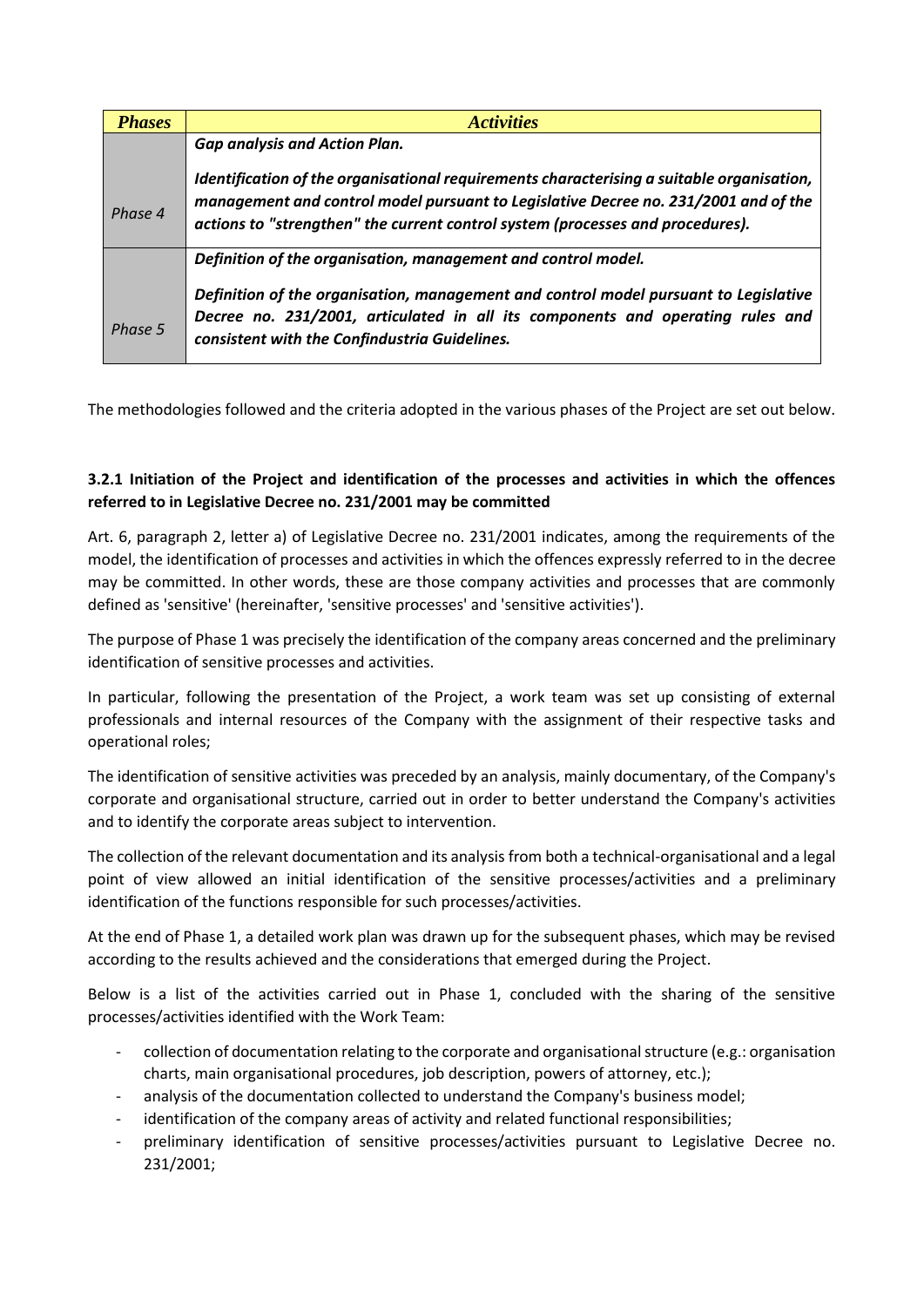- preliminary identification of the departments/functions responsible for the sensitive processes identified.

# **3.2.2 Identification of key officers**

The purpose of Phase 2 was to identify the persons in charge of sensitive processes/activities, i.e. the resources with in-depth knowledge of the sensitive processes/activities and of the control mechanisms currently in place (hereinafter, "key officers"), by completing and deepening the preliminary inventory of sensitive processes/activities and of the functions and persons involved.

In particular, the key officers were identified as the persons at the highest organisational level capable of providing detailed information on individual corporate processes and on the activities of individual functions. Therefore, in addition to the Managing Director, the first line managers of the functions involved in the performance of sensitive processes were considered key officers.

Below is a list of the activities carried out during Phase 2, at the end of which a preliminary "map of sensitive processes/activities" was defined, towards which to direct the analysis activities, through interviews and indepth analyses, of the subsequent Phase 3:

- collection of further information through in-depth document analysis and meetings with the internal contacts of the Project as well as with the Work Team;
- identification of further subjects capable of making a significant contribution to the understanding/analysis of the sensitive activities and the related control mechanisms;
- preparation of the map "cross-referencing" the sensitive processes/activities with the relevant key officers;
- preparation of a detailed plan of interviews to be carried out in the subsequent Stage 3.

# **3.2.3 Analysis of processes and sensitive activities**

The objective of Stage 3 was to analyse and formalise for each sensitive process/activity identified in Stages 1 and 2: i) its main phases, ii) the functions and roles/responsibilities of the internal and external parties involved, iii) the existing control elements, in order to verify in which areas/sectors of activity the offences referred to in Legislative Decree no. 231/2001 could theoretically be committed.

In this phase, a map was created of the activities which, in view of their specific contents, could be exposed to the potential commission of the offences referred to in Legislative Decree no. 231/2001.

The analysis was carried out by means of personal interviews with the key officers, which also had the purpose of establishing for each sensitive activity the management processes and control tools, with particular attention to the elements of compliance and preventive controls existing to protect them.

In surveying the existing control system, reference was made, inter alia, to the following control principles

- existence of formalised procedures
- ex-post traceability and verifiability of activities and decisions by means of adequate documentary and information support;
- segregation of duties: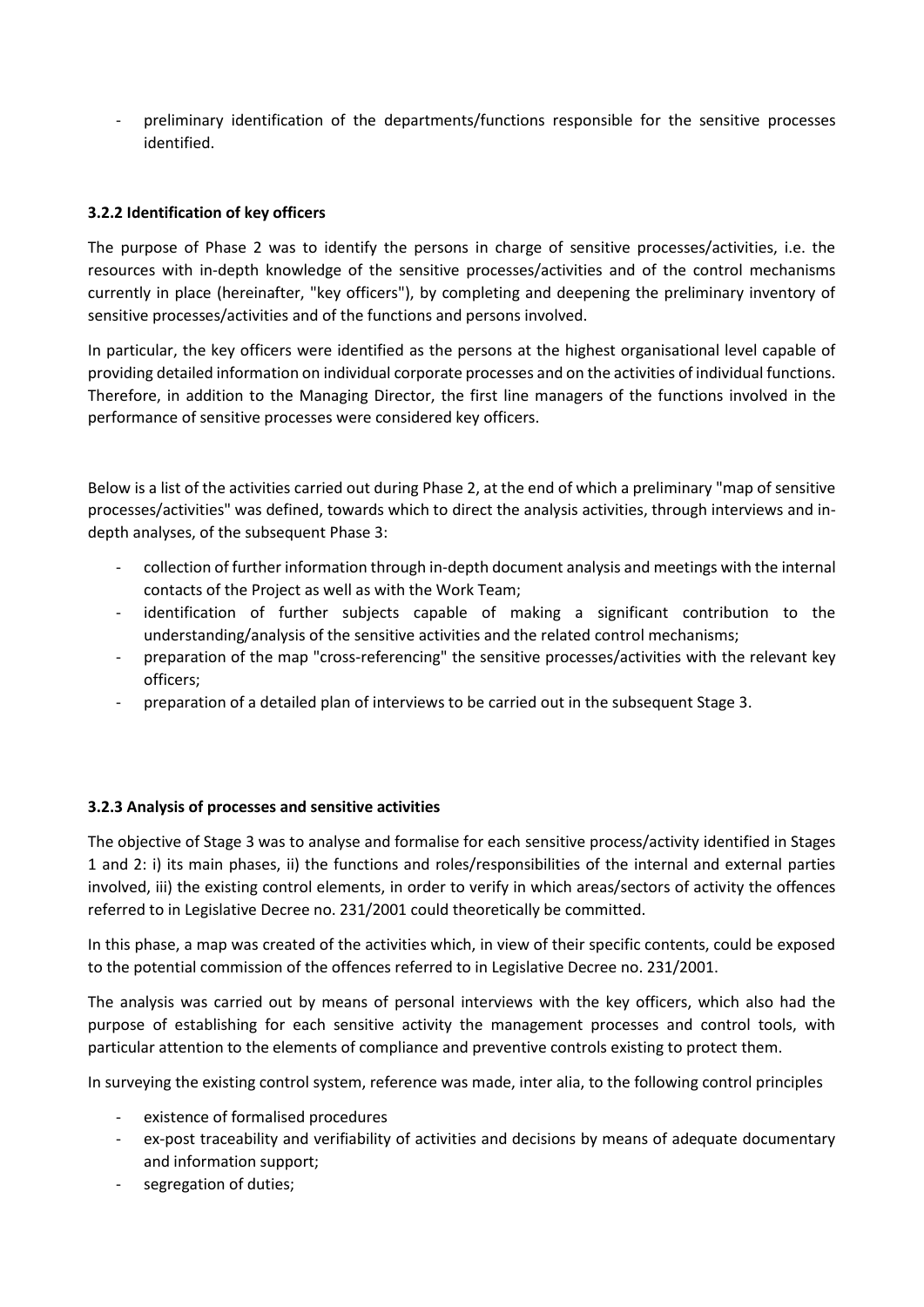existence of formalised delegations/proxies consistent with the organisational responsibilities assigned;

The interviews were carried out by professionals experienced in risk management and process analysis.

The results of the interviews, conducted in the manner described above, were shared with the Work Team.

Below is a list of the various activities that characterised Phase 3, at the end of which the "map of sensitive processes/activities" document was drawn up, the key contents of which are as follows

- execution of structured interviews with the key officers, as well as with the personnel indicated by them, in order to collect, for the sensitive processes/activities identified in the previous phases, the information necessary to understand
	- the elementary processes/activities carried out
	- the internal/external functions/subjects involved;
	- the relative roles/responsibilities;
	- the system of existing controls;
- sharing with key officers what emerged during the interviews;
- formalisation of the map of sensitive processes/activities in a special form which collects the information obtained and any criticalities identified in the controls of the sensitive process analysed.

## **3.2.4 Gap Analysis and Action Plan**

The purpose of Stage 4 consisted in identifying i) the organisational requirements characterising an organisational model capable of preventing the offences referred to in Legislative Decree no. 231/2001 and ii) actions to improve the existing organisational model.

In order to identify and analyse in detail the existing control model to protect against the risks identified and highlighted in the risk assessment activity described above and to assess the compliance of the model with the provisions of Legislative Decree no. 231/2001, a comparative analysis (the so-called "gap analysis") was carried out between the existing organisational and control model ("as is") and an abstract reference model assessed on the basis of the content of the provisions of Legislative Decree no. 231/2001 ("to be").

Through the comparison made with the gap analysis, it was possible to deduce areas for improvement of the existing internal control system and, on the basis of the findings, an implementation plan was prepared to identify the organisational requirements that characterise an organisational, management and control model in accordance with the provisions of Legislative Decree no. 231/2001 and the actions to improve the internal control system.

Below is a list of the activities carried out in this phase 4, which ended after the gap analysis document and the implementation plan (the so-called Action Plan) were shared with the Work Team and the Company Management:

- gap analysis: comparative analysis between the existing organisational model ("as is") and an organisational, management and control model "to be" compliant with the provisions of Legislative Decree no. 231/2001 ("to be") with particular reference, in terms of compatibility, to the system of delegations and powers, the Code of Ethics, the system of company procedures, the characteristics of the body entrusted with the task of supervising the operation of and compliance with the model;
- preparation of an implementation plan for identifying the organisational requirements characterising an organisational, management and control model pursuant to Legislative Decree no. 231/2001 and the actions to improve the current control system (processes and procedures).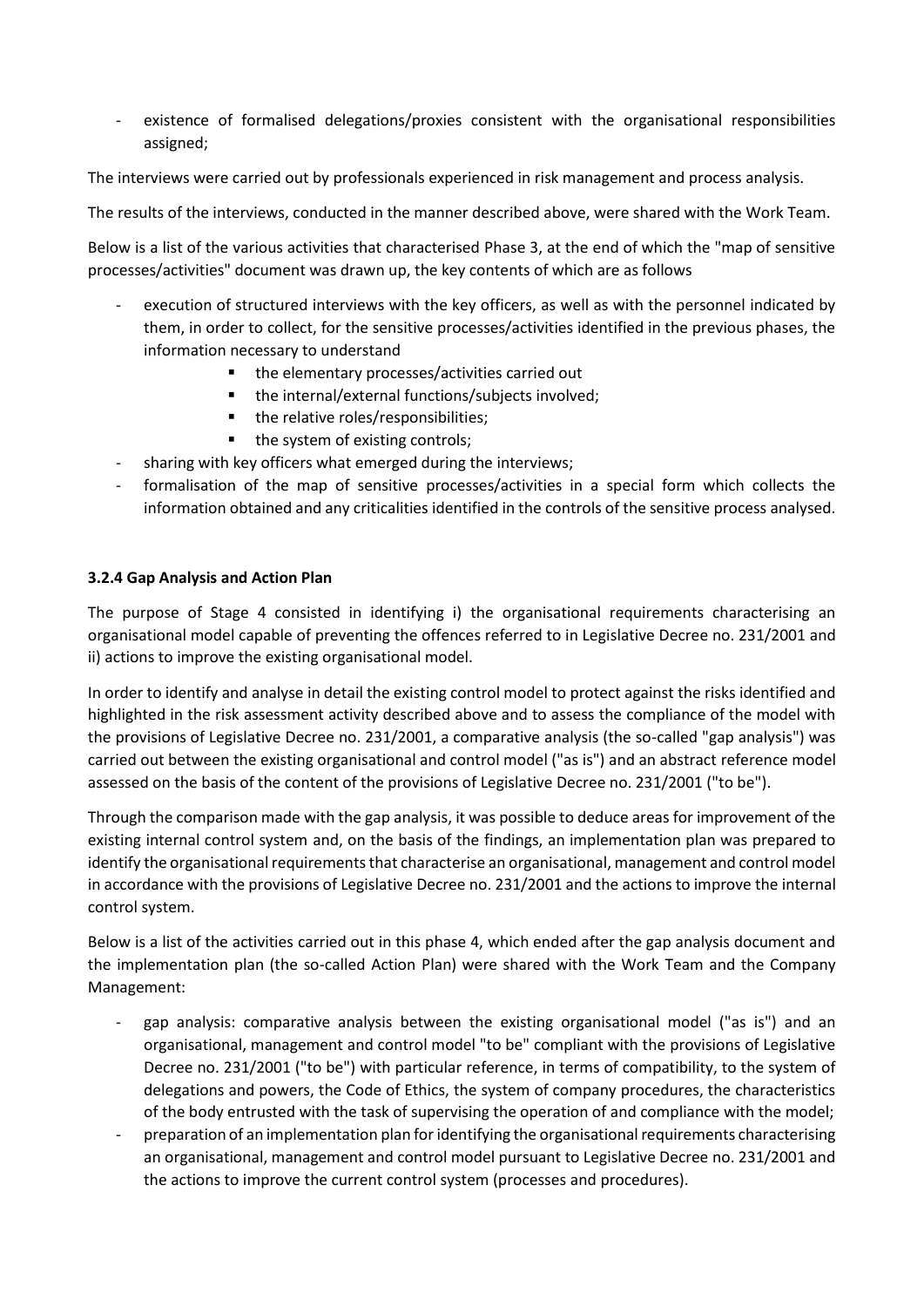# **3.2.5 Definition of the organisation, management and control model**

The purpose of Phase 5 was to prepare the Company's organisation, management and control model, broken down into all its components, in accordance with the provisions of Legislative Decree no. 231/2001 and the indications provided by the Confindustria Guidelines.

The implementation of Phase 5 was supported both by the results of the previous phases and by the choices made by the Company's decision-making bodies.

## **3.3 The Organisation, Management and Control Model of Imprima S.p.A.**

The construction by the Company of its own model of organisation, management and control pursuant to Legislative Decree no. 231/2001 (hereinafter, the "Model") involved an assessment of the existing organisational model in order to make it consistent with the control principles introduced by Legislative Decree no. 231/2001 and, consequently, suitable to prevent the commission of the offences referred to in the decree itself.

Legislative Decree no. 231/2001, in fact, attributes, together with the occurrence of the other circumstances provided for in Articles 6 and 7 of the Decree, a justifying value to the adoption and effective implementation of organisational, management and control models to the extent that the latter are suitable for preventing, with reasonable certainty, the commission or attempted commission of the offences referred to in the Decree.

In particular, pursuant to Article 6(2) of Legislative Decree no. 231/2001, an organisation and management model must meet the following requirements

- identify the activities within the scope of which offences may be committed
- provide for specific control protocols aimed at planning the formation and implementation of the entity's decisions in relation to the offences to be prevented; and
- identify methods of managing financial resources suitable to prevent the commission of offences;
- provide for information obligations vis-à-vis the body responsible for supervising the functioning of and compliance with the models
- introduce a disciplinary system capable of sanctioning non-compliance with the measures indicated in the model.

In the light of the above considerations, the Company intended to prepare a Model which, on the basis of the indications provided by the Confindustria Guidelines, would take into account its own peculiar corporate reality, in line with its own governance system and able to enhance the existing controls and bodies.

The adoption of the Model, pursuant to the aforementioned Decree, does not constitute an obligation. However, the Company has deemed such adoption to be in line with its own corporate policies in order to

- establish and/or strengthen controls that enable the Company to prevent or promptly react to prevent the commission of offences by senior management and persons subject to the management or supervision of the former that entail the administrative liability of the Company;
- raise awareness, with the same aims, of all persons who collaborate, in various capacities, with the Company (external collaborators, suppliers, etc.), requesting them, within the limits of the activities carried out in the interest of the Company, to adapt their conduct so as not to entail the risk of commission of offences;
- guarantee its integrity, by adopting the fulfilments expressly provided for in Article 6 of the Decree
- improve effectiveness and transparency in the management of corporate activities;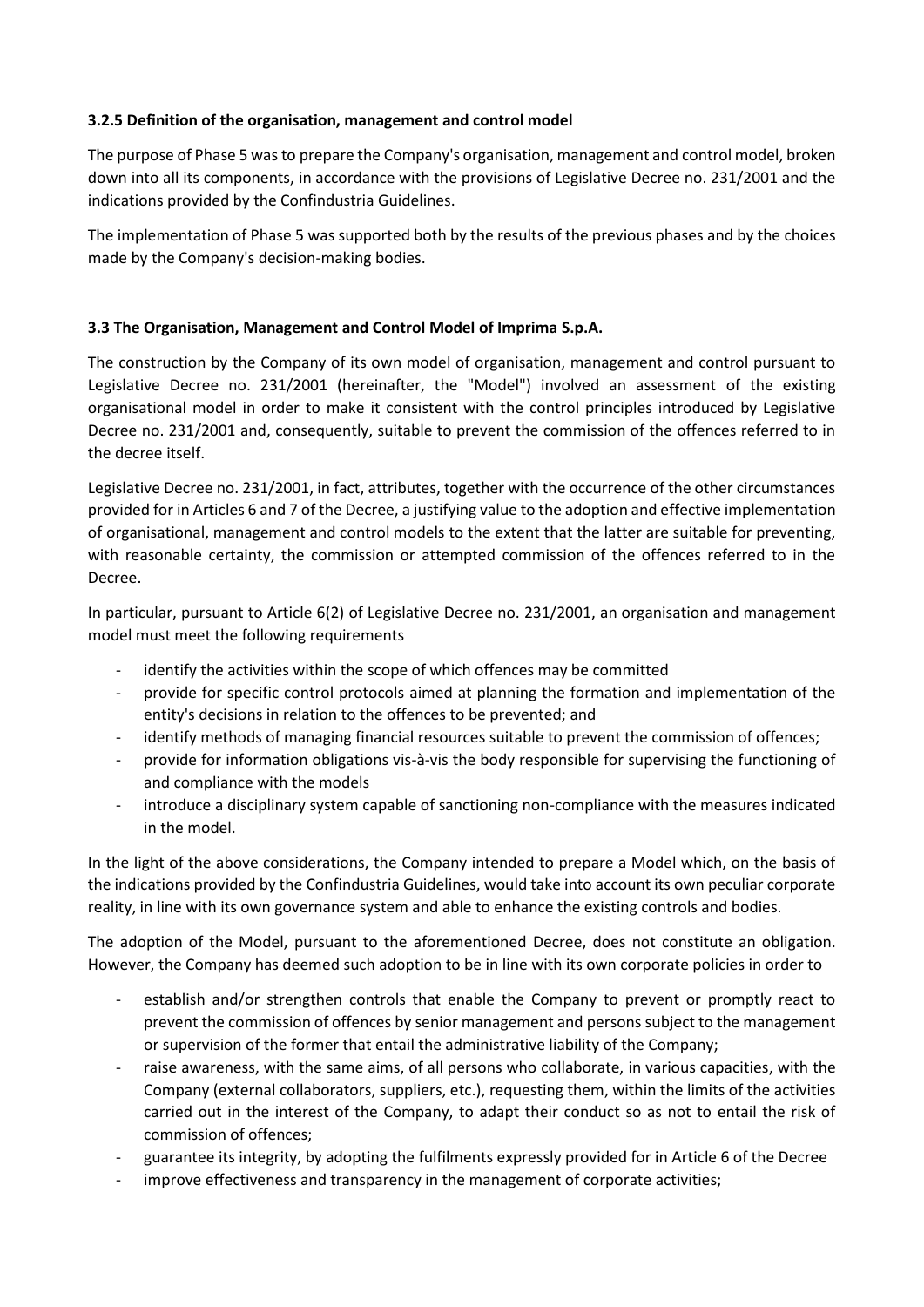- determine a full awareness in the potential perpetrator of the offence that he is committing an offence (the commission of which is strongly condemned and contrary to the interests of the Company even when he might apparently gain an advantage).

The Model, therefore, represents a coherent set of principles, procedures and provisions that: i) affect the internal functioning of the Company and the ways in which it relates to the outside world and ii) regulate the diligent management of a control system of sensitive activities, aimed at preventing the commission or attempted commission of the offences referred to in Legislative Decree no. 231/2001.

The Model, as approved by the Company's Board of Directors, comprises the following elements

- process of identification of the corporate activities within the scope of which the offences referred to in Legislative Decree no. 231/2001 may be committed
- provision of control protocols (or standards) in relation to the sensitive activities identified;
- process of identifying the methods of managing financial resources suitable to prevent the commission of offences;
- supervisory body;
- information flows to and from the supervisory body and specific obligations to inform the supervisory body;
- disciplinary system to sanction the violation of the provisions contained in the Model;
- training and communication plan for employees and other persons interacting with the Company;
- criteria for updating and adjusting the Model;
- Code of Ethics.

The above-mentioned constituent elements are represented in the following documents:

- Organisation, management and control model pursuant to Legislative Decree 231/01 (consisting of this document);
- Code of Ethics.

The document "Organisation, management and control model pursuant to Legislative Decree 231/01" contains:

- (i) in the General Section, a description of:
- the reference regulatory framework
- the company reality, governance system and organisational structure of the Company;
- the characteristics of the Company's supervisory body, with specification of its powers, duties and information flows
- the function of the disciplinary system and the relevant system of sanctions;
- the training and communication plan to be adopted in order to ensure awareness of the measures and provisions of the Model;
- the criteria for updating and adapting the Model.
- (ii) in the Special Part, a description relating to
- the types of offences referred to in Legislative Decree no. 231/2001 which the Company has decided to take into consideration due to the characteristics of its activity
- sensitive processes/activities and related control standards.

The document provides for the Code of Ethics, approved by resolution of the Board of Directors, as an integral part of the Model and an essential element of the control system.

The Code of Ethics sets out the ethical principles and values that make up the corporate culture and that must inspire the conduct and behaviour of those who work in the interest of the Company both inside and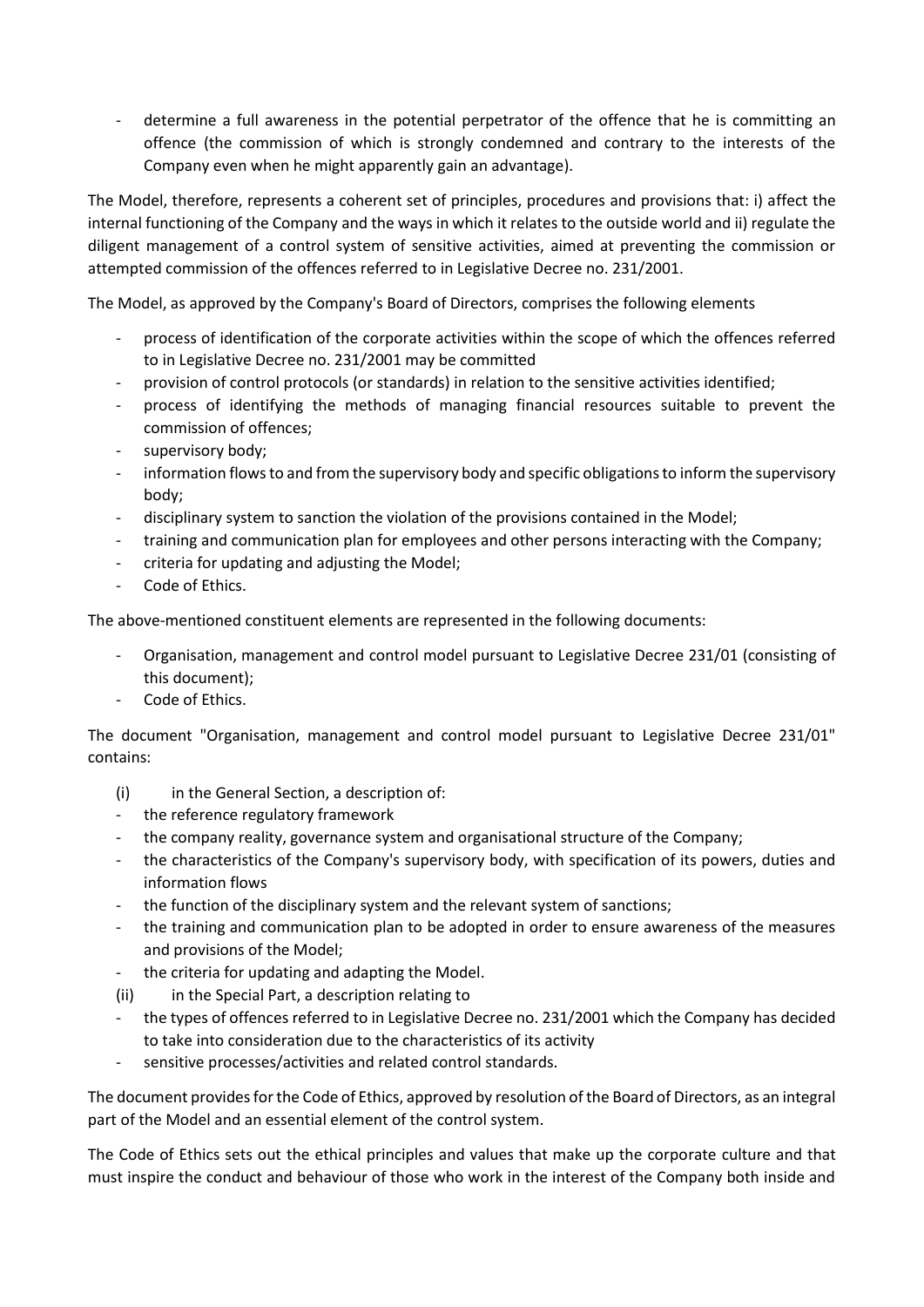outside the corporate organisation, in order to prevent the commission of the offences underlying the administrative liability of entities.

Approval of the Code of Ethics creates a coherent and effective body of internal regulations, with the aim of preventing misconduct or conduct that is not in line with Company directives, and is fully integrated with the Imprima S.p.A. Model.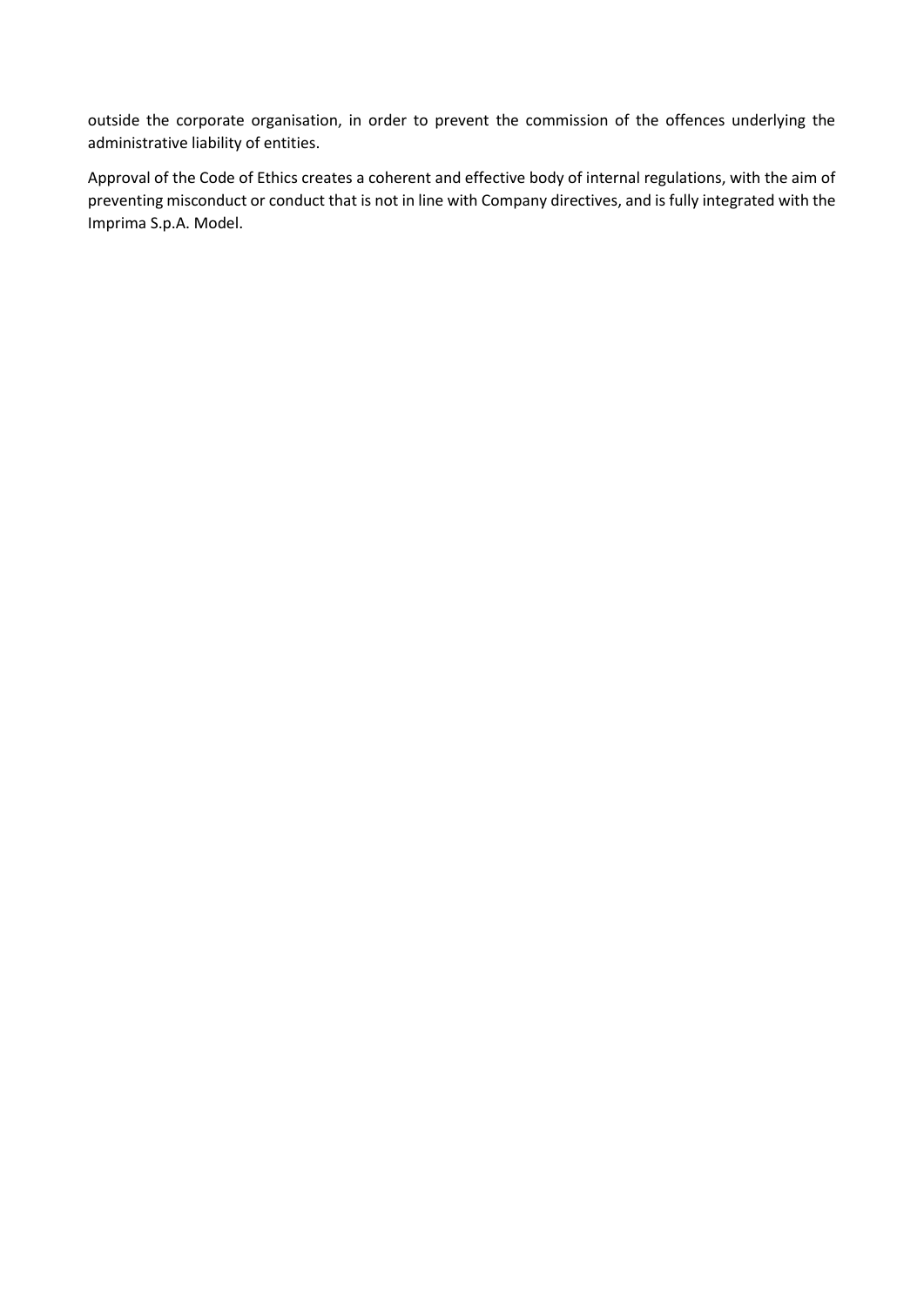# **4.1 The Supervisory Body of Imprima S.p.A**

According to the provisions of Legislative Decree No. 231/2001 - Article 6, paragraph 1, letters a) and b) - the company may be exonerated from liability resulting from the commission of offences by persons qualified under Article 5 of Legislative Decree No. 231/2001, if the management body has, inter alia

- adopted and effectively implemented organisational, management and control models capable of preventing the offences in question
- entrusted the task of supervising the operation of and compliance with the model and of keeping it updated to a body of the entity endowed with autonomous powers of initiative and control.

The task of continuously monitoring the widespread and effective implementation of the Model, its observance by the addressees, as well as proposing its updating in order to improve its efficiency in preventing offences and crimes, is entrusted to this body set up by the company internally.

The entrusting of the aforementioned tasks to a body endowed with autonomous powers of initiative and control, together with the proper and effective performance of those tasks, is therefore an indispensable prerequisite for exemption from liability under Legislative Decree no. 231/2001.

The Confindustria Guidelines suggest that this body should be characterised by the following requirements:

- (i) autonomy and independence
- (ii) professionalism;
- (iii) continuity of action.

The requirements of autonomy and independence would require the absence of operational tasks for the Surveillance Body, which, by making it a participant in operational decisions and activities, would jeopardise its objectivity of judgment, the provision of reports by the Surveillance Body to the highest corporate management, as well as the provision, within the annual budgeting process, of financial resources earmarked for the functioning of the Surveillance Body.

Moreover, the Confindustria Guidelines provide that 'in the case of mixed composition or with internal members of the Body, since the internal members cannot be expected to be completely independent of the entity, the degree of independence of the Body should be assessed as a whole'.

The requirement of professionalism is to be understood as the theoretical and practical knowledge of a technical-specialist nature necessary to effectively perform the functions of the Surveillance Body, i.e. the specialised techniques of those who perform inspection and advisory activities.

The requirement of continuity of action makes it necessary for the Supervisory Board to have an internal structure continuously dedicated to supervising the Model.

Legislative Decree no. 231/2001 does not provide indications on the composition of the Supervisory Board.

In the absence of such indications, the Company has opted for a solution which, taking into account the purposes pursued by the law, would be able to ensure, in relation to its size and organisational complexity, the effectiveness of the controls to which the Supervisory Board is subject, in compliance with the requirements also of autonomy and independence highlighted above.

In this context, the Supervisory Board (hereinafter the "Supervisory Board" or "SB") of the Company is a body identified by virtue of the professional skills it has acquired and its personal characteristics, such as a marked capacity for control, independence of judgment and moral integrity.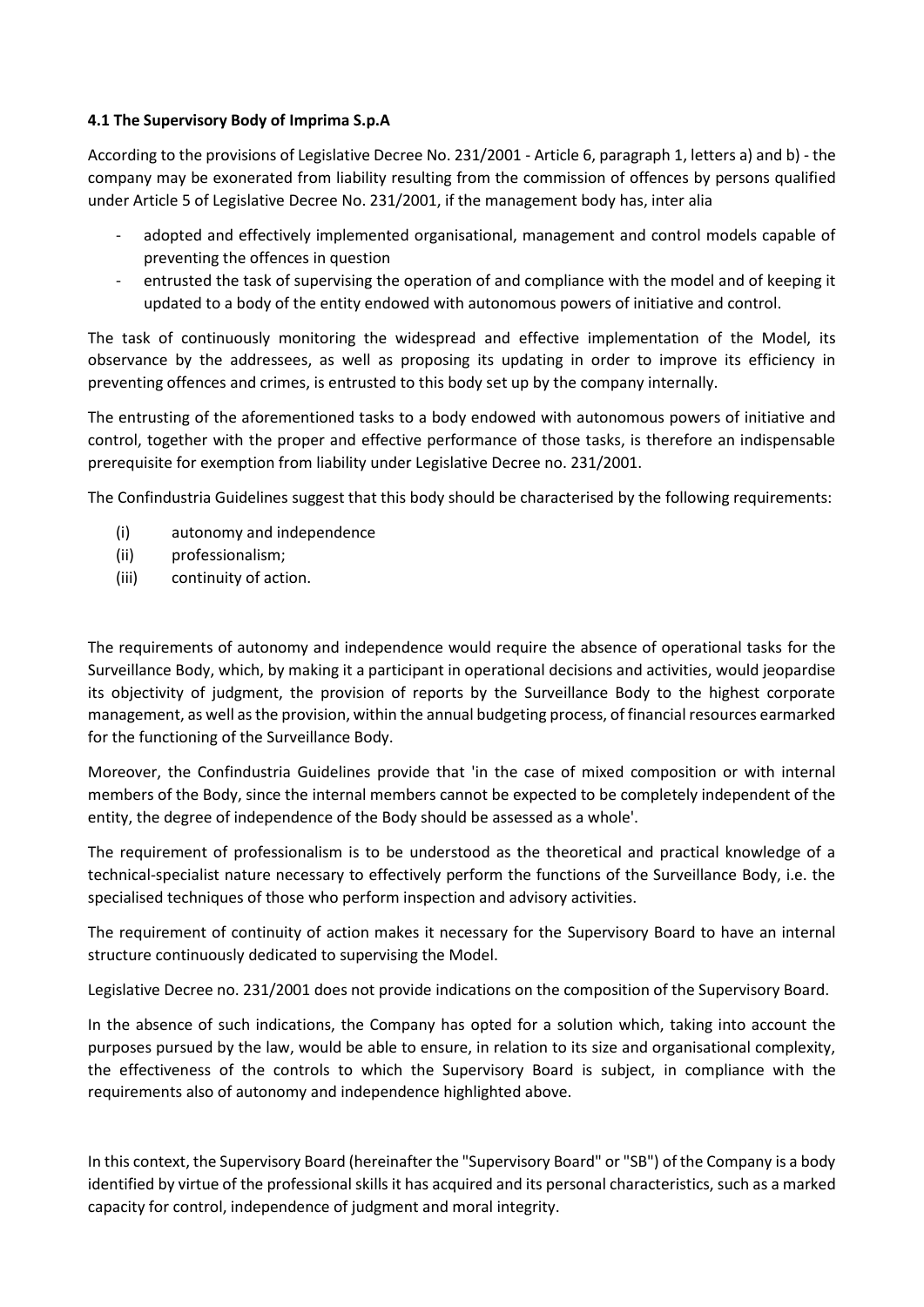# **4.1.1 General principles on the establishment, appointment and replacement of the Supervisory Body**

The Company "s Supervisory Board is established by resolution of the Board of Directors and remains in office for the period established at the time of its appointment.

Appointment as a member of the Supervisory Board is subject to the subjective eligibility requirements being met.

In choosing the members, the only relevant criteria are those relating to the specific professionalism and competence required to perform the functions of the Body, to honourableness and to absolute autonomy and independence with respect to the same; the Board of Directors, at the time of appointment, must acknowledge the existence of the requirements of independence, autonomy, honourableness and professionalism of its members .

In particular, following the approval of the Model or, in the case of new appointments, at the time of conferment of the office, the person appointed to cover the position of member of the Supervisory Board must issue a statement in which he/she certifies the absence of the following reasons for ineligibility

- relationships of kinship, marriage or affinity up to the fourth degree with members of the Board of Directors, auditors of the Company and auditors appointed by the auditing firm
- conflicts of interest, including potential ones, with the Company such as to undermine the independence required by the role and duties of the Supervisory Board;
- ownership, direct or indirect, of shareholdings such as to allow to exercise a significant influence on the Company;
- functions of administration in the three financial years preceding the appointment as member of the Supervisory Body or the establishment of the consultancy/collaboration relationship with the same Body - of companies subject to bankruptcy, compulsory administrative liquidation or other insolvency procedures;
- conviction, even if not final, or sentence applying the penalty on request (so-called plea bargaining), in Italy or abroad, for the offences referred to in Legislative Decree no. 231/2001 or other offences in any case affecting professional morality and honourableness;
- conviction, with sentence, even if not final, to a punishment implying disqualification, even temporary, from public offices, or temporary disqualification from management offices of legal persons and companies;
- pendency of proceedings for the application of a preventive measure pursuant to Law no. 1423 of 27 December 1956 and Law no. 575 of 31 May 1965 or pronouncement of a seizure decree pursuant to Article 2 bis of Law no. 575/1965 or a decree of application of a preventive measure, whether personal or real;
- lack of the subjective requirements of honourableness provided for by Ministerial Decree no. 162 of 30 March 2000 for members of the Board of Statutory Auditors of listed companies, adopted pursuant to art. 148 paragraph 4 of the Consolidated Law on Finance.

If any of the above-mentioned reasons for ineligibility should arise for an appointed person, ascertained by a resolution of the Board of Directors, he shall automatically be removed from office.

The Surveillance Body may avail itself - under its direct supervision and responsibility - in the performance of the tasks entrusted to it, of the cooperation of all the functions and structures of the Company or of external consultants, making use of their respective skills and professionalism. This power enables the Supervisory Board to ensure a high level of professionalism and the necessary continuity of action.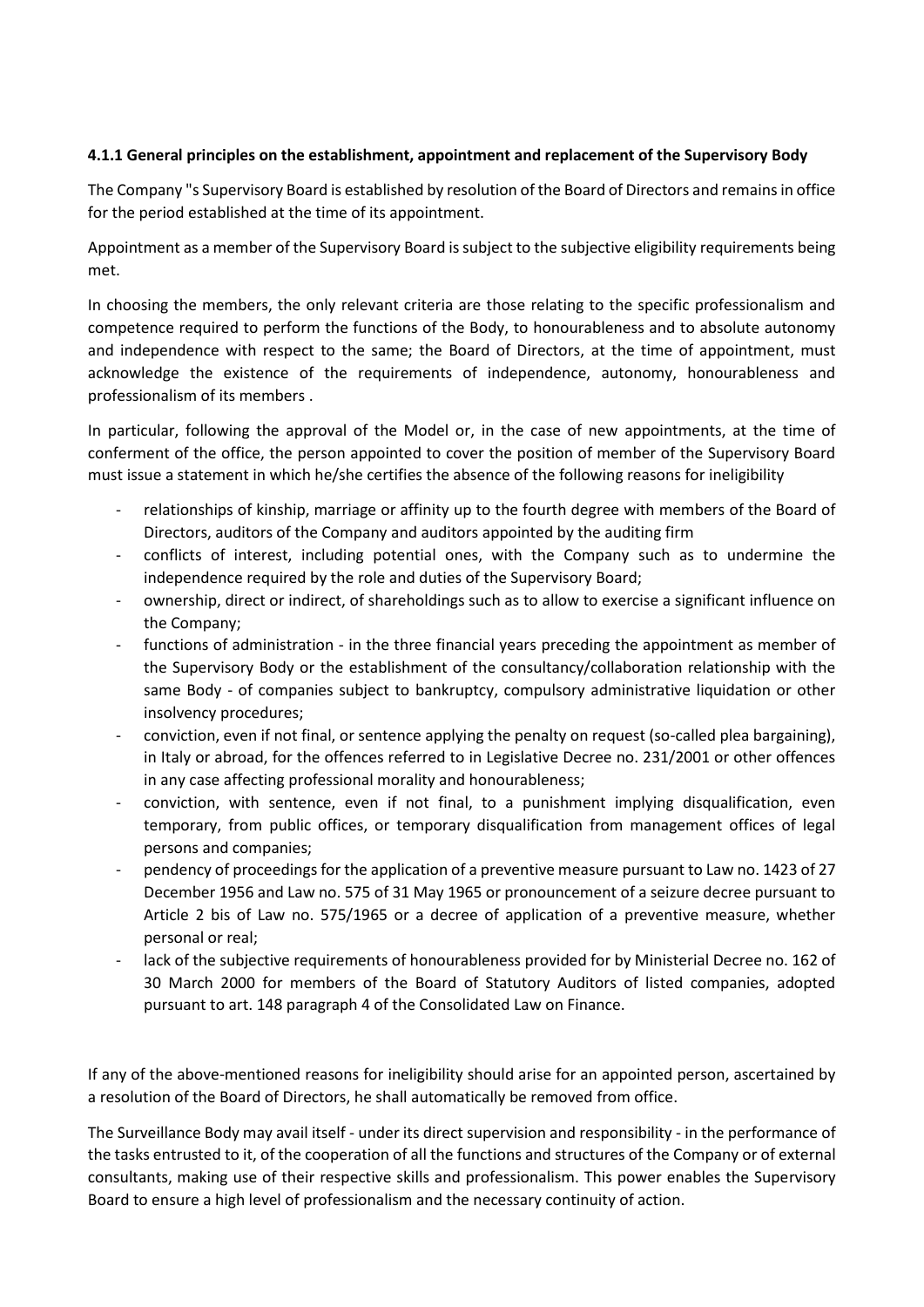The above-mentioned reasons for ineligibility must also be considered with reference to any external consultants involved in the activity and performance of the tasks of the Supervisory Board.

In particular, at the time of conferring the appointment, the external consultant must issue a specific declaration in which he/she certifies

- the absence of the reasons listed above for ineligibility or reasons preventing the appointment (for example: conflicts of interest, family relationships with members of the Board of Directors, senior management in general, auditors of the Company and auditors appointed by the auditing firm, etc.);
- the circumstance of having been adequately informed of the provisions and rules of conduct laid down in the Model.

The revocation of the powers of the Supervisory Body and the attribution of such powers to another person may only take place for just cause (including in connection with the organisational restructuring of the Company) by means of a specific resolution of the Board of Directors and with the approval of the Board of Auditors.

In this regard, "just cause" for the revocation of the powers connected with the office of member of the Supervisory Body includes, by way of example and without limitation

- serious negligence in the performance of the duties connected with the office, such as: failure to draw up the half-yearly information report or the annual summary report on the activities carried out, which the Body is required to do; failure to draw up the supervisory programme
- the "omitted or insufficient supervision" by the Supervisory Body according to the provisions of art. 6, paragraph 1, letter d), Legislative Decree no. 231/2001 - resulting from a conviction, even if not final, issued against the Company pursuant to Legislative Decree no. 231/2001 or from a sentence of application of the penalty upon request (the so-called plea bargaining);
- in the case of an internal member, the assignment of operational functions and responsibilities within the company organisation that are incompatible with the requirements of "autonomy and independence" and "continuity of action" of the Supervisory Body. In any case, any disposition of an organisational nature concerning the member (e.g. termination of employment, transfer to another position, dismissal, disciplinary measures, appointment of a new manager) must be brought to the attention of the Board of Directors;
- in the case of an external member, serious and ascertained grounds for incompatibility that would undermine his/her independence and autonomy;
- the loss of even one of the eligibility requirements.

Any decision concerning individual members or the entire Supervisory Board relating to revocation, replacement or suspension is the exclusive responsibility of the Board of Directors.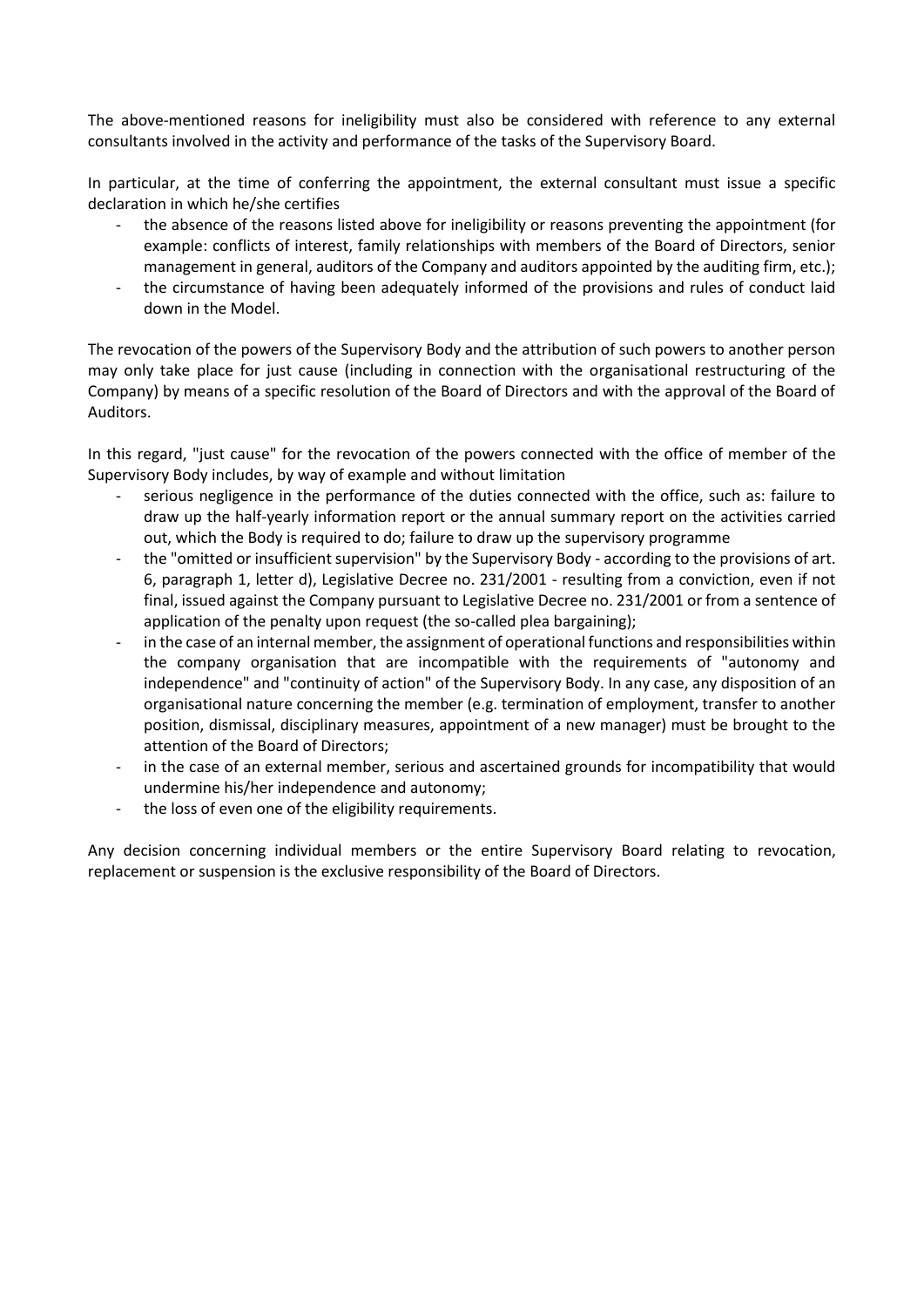## **4.2 Functions and powers of the Supervisory Board**

The activities carried out by the Supervisory Board cannot be reviewed by any other body or function of the Company. The verification and control activity carried out by the Supervisory Board is, in fact, strictly functional to the objectives of effective implementation of the Model and cannot replace or substitute the institutional control functions of the Company.

The Supervisory Board is vested with the powers of initiative and control necessary to ensure effective and efficient supervision of the operation of and compliance with the Model in accordance with Article 6 of Legislative Decree no. 231/2001.

The Body has autonomous powers of initiative, intervention and control, which extend to all the sectors and functions of the Company, powers which must be exercised in order to carry out effectively and promptly the functions provided for in the Model and its implementing rules.

In particular, the Supervisory Board is entrusted with the following tasks and powers for the performance and exercise of its functions

- to regulate its own operation also by introducing a regulation of its activities which provides for: the scheduling of activities, the determination of the time intervals of the controls, the identification of the analysis criteria and procedures, the regulation of information flows from the corporate structures;
- supervise the operation of the Model both with regard to preventing the commission of the offences referred to in Legislative Decree no. 231/2001 and with reference to its ability to bring to light any unlawful conduct;
- carry out periodic inspections and controls, of a continuous nature with a time frequency and manner predetermined by the Schedule of Supervisory Activities - and unannounced controls, in view of the various sectors of intervention or types of activity and their critical points in order to verify the efficiency and effectiveness of the Model;
- freely access any department and unit of the Company without the need for any prior consent to request and acquire information, documents and data, deemed necessary for the performance of the tasks provided for by Legislative Decree no. 231/2001, from all employees and managers. In the event of a reasoned refusal to grant access to the documents, the Body shall draw up a report to be sent to the Board of Directors, if it does not agree with the reason given;
- requesting relevant information or the production of documents, including electronic ones, relevant to the activities at risk, from directors, control bodies, auditing firms, collaborators, consultants and in general from all persons required to comply with the Model. The obligation of the latter to comply with the request of the Body shall be included in the individual contracts.
- take care of, develop and promote the constant updating of the Model, formulating, where necessary, proposals to the management body for any updates and adjustments to be made by means of amendments and/or additions that may become necessary as a result of: i) significant violations of the provisions of the Model; ii) significant changes in the internal structure of the Company and/or the way in which business activities are carried out; iii) changes in legislation;
- checking compliance with the procedures laid down in the Model and detecting any behavioural deviations that may emerge from the analysis of information flows and reports to which the heads of the various departments are subject, and proceeding in accordance with the provisions of the Model;
- ensuring the periodic updating of the system of identification of sensitive areas, mapping and classification of sensitive activities;
- handling relations and ensuring the information flows of competence towards the Board of Directors, as well as towards the Board of Statutory Auditors;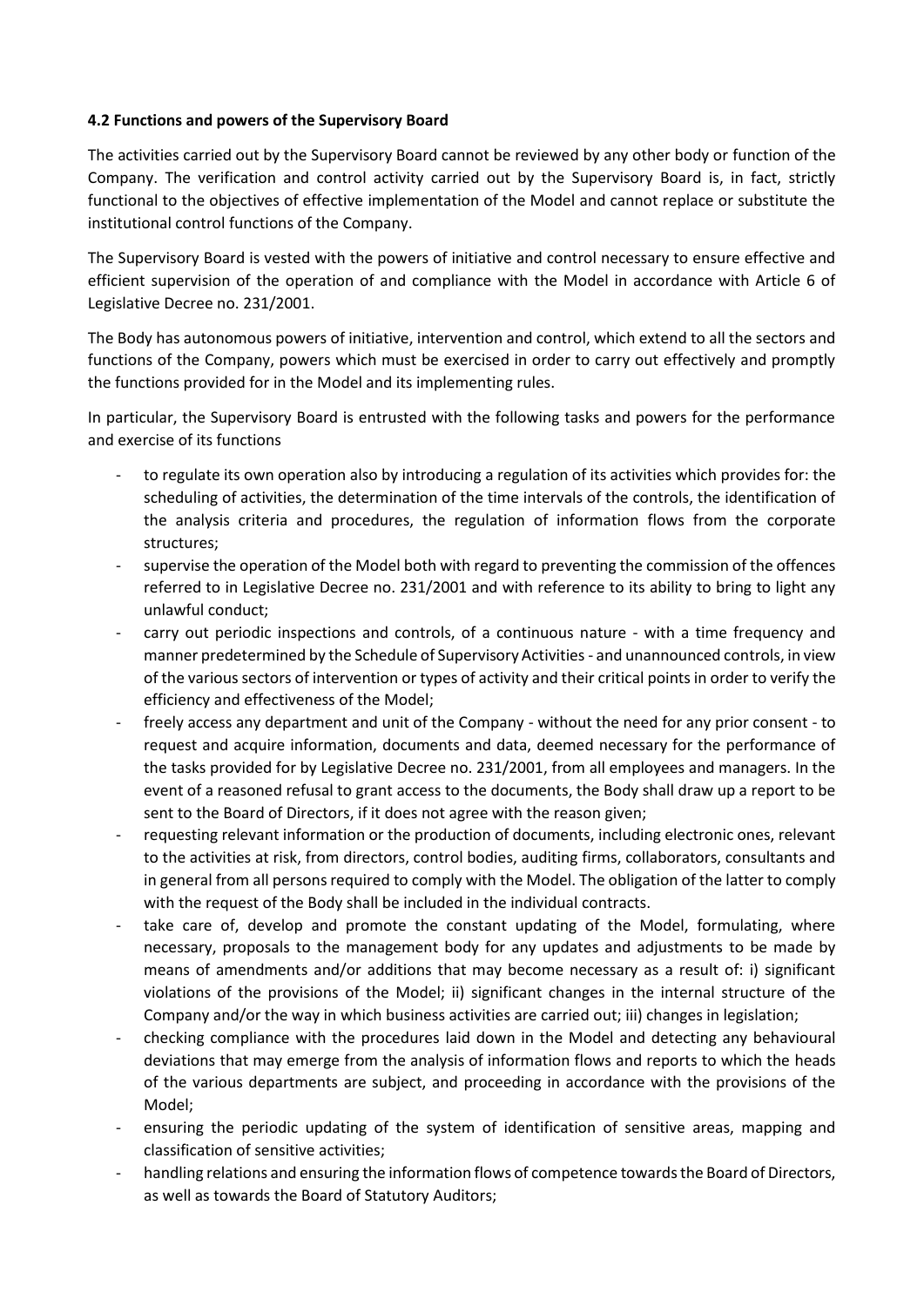- promote communication and training on the contents of Legislative Decree no. 231/2001 and of the Model, on the impact of the legislation on the company's activities and on rules of conduct, also establishing controls on frequency. In this regard, it will be necessary to differentiate the programme by paying particular attention to those working in the various sensitive activities;
- checking that an effective internal communication system is in place to allow the transmission of information relevant for the purposes of Legislative Decree no. 231/2001, guaranteeing the protection and confidentiality of the reporting person;
- ensure knowledge of the conduct that must be reported and of the procedures for making reports;
- provide clarifications on the meaning and application of the provisions contained in the Model;
- formulate and submit for approval by the management body the expenditure forecast necessary for the proper performance of the tasks assigned, with absolute independence. This expenditure forecast, which must guarantee the full and correct performance of its activity, must be approved by the Board of Directors. The Body may autonomously commit resources exceeding its spending powers, if the use of such resources is necessary to deal with exceptional and urgent situations. In such cases, the Body must inform the Board of Directors at the meeting immediately following;
- promptly report to the management body, for the appropriate measures, the ascertained violations of the Model which may entail a liability for the Company;
- verify and assess the suitability of the disciplinary system pursuant to and for the purposes of Legislative Decree no. 231/2001;
- as part of the activity of supervising the application of the Model by the subsidiaries, the Company's Supervisory Board is assigned the power to acquire, without any form of intermediation, relevant documentation and information and to carry out periodic checks and targeted audits on individual activities at risk.

In carrying out its activities, the Surveillance Body may avail itself of the functions present in the Company by virtue of the relevant competences.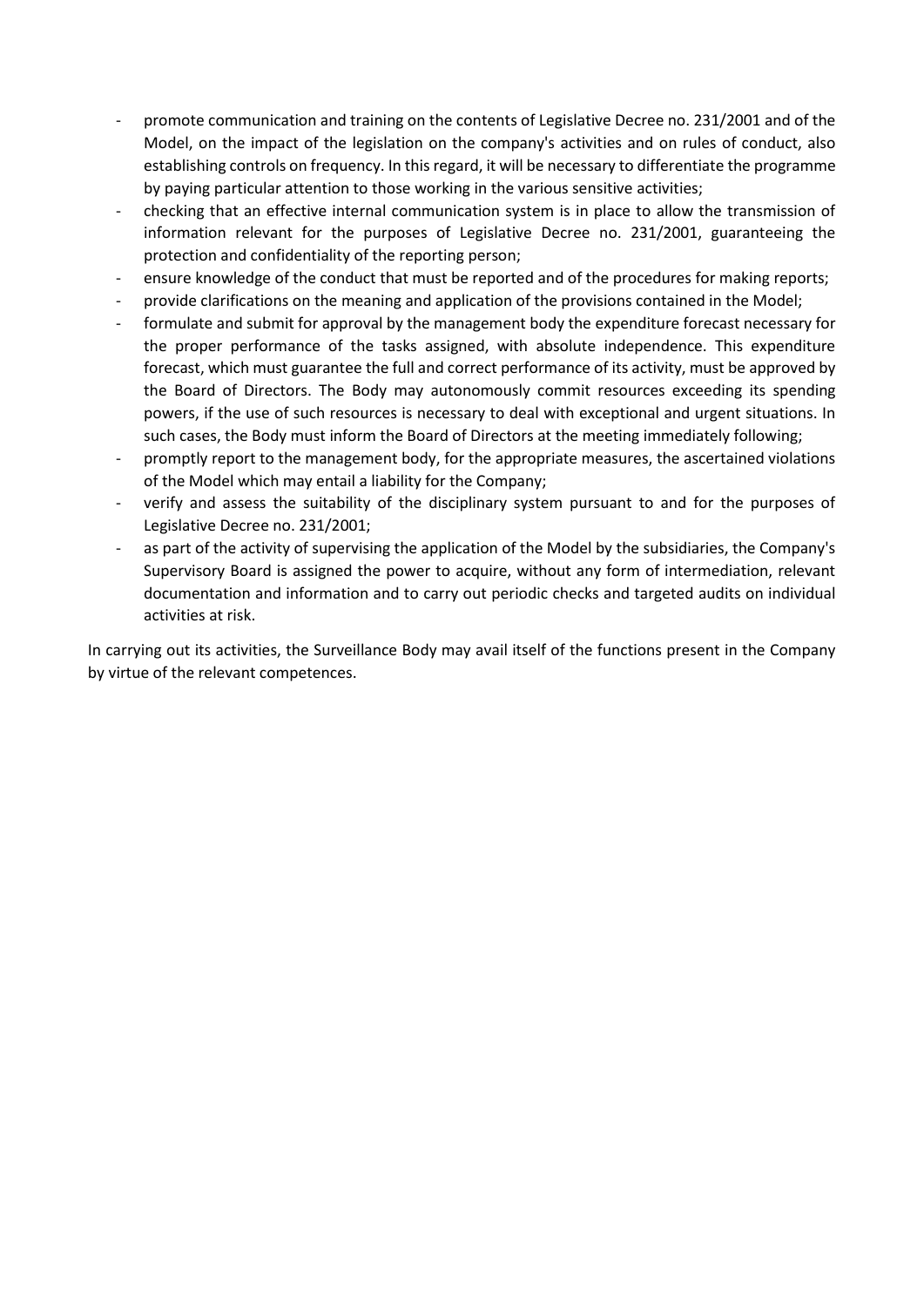# **4.3 Obligations to inform the Surveillance Body - Information flows**

The Supervisory Board must be promptly informed, by means of a special communication system, about those acts, behaviours or events which may lead to a violation of the Model or which, more generally, are relevant for the purposes of Legislative Decree no. 231/2001.

The obligation to provide information on any conduct contrary to the provisions contained in the Model falls within the broader duty of diligence and obligation of loyalty of the employee.

The company departments operating within the scope of sensitive activities must provide the Supervisory Board with information concerning: i) the periodic results of the control activities carried out by them in implementation of the Model, also on request (summary reports of the activities carried out, etc.); ii) any anomalies or atypicalities found in the information available.

The information may concern, by way of example only

- operations falling within sensitive activities (for example: accident reports, inspections received from public officials, etc.)
- measures and/or news coming from the judicial police, or any other authority, from which it can be inferred that investigations are being carried out, even against unknown persons, for offences covered by Legislative Decree no. 231/2001 and which may involve the Company;
- requests for legal assistance made by employees in the event of legal proceedings being initiated against them and in relation to the offences referred to in Legislative Decree no. 231/2001, unless expressly prohibited by the judicial authority;
- reports prepared by the heads of other corporate functions as part of their control activities and from which facts, acts, events or omissions with critical profiles could emerge with respect to compliance with the rules and provisions of the Model;
- news relating to disciplinary proceedings carried out and any sanctions imposed (including measures taken against employees) or measures to dismiss such proceedings with the relevant reasons;
- any other information which, although not included in the above list, is relevant for the purposes of correct and complete supervision and updating of the Model.

As regards partners, consultants, external collaborators, etc., there is a contractual obligation to inform them immediately if they receive, directly or indirectly, from an employee/representative of the Company a request for conduct that could lead to a violation of the Model.

#### **4.3.1 Whistleblowing**

Pursuant to Article 6, paragraph 2-bis of Legislative Decree no. 231/2001, the recipients of this Model are provided with a reporting system to highlight unlawful conduct, on the basis of precise and concordant facts.

Such conduct may concern violations of the provisions

- by Legislative Decree 231/01
- this Model
- the Company's Code of Ethics;
- the internal documents adopted by the Company to implement them (e.g. procedures and policies).

In this regard, the following general requirements apply:

any reports must be collected relating to: i) the commission, or reasonable danger of commission, of offences referred to in Legislative Decree no. 231/2001; ii) conduct not in line with the rules of conduct issued by the Company; iii) conduct which, in any case, may lead to a breach of the Model;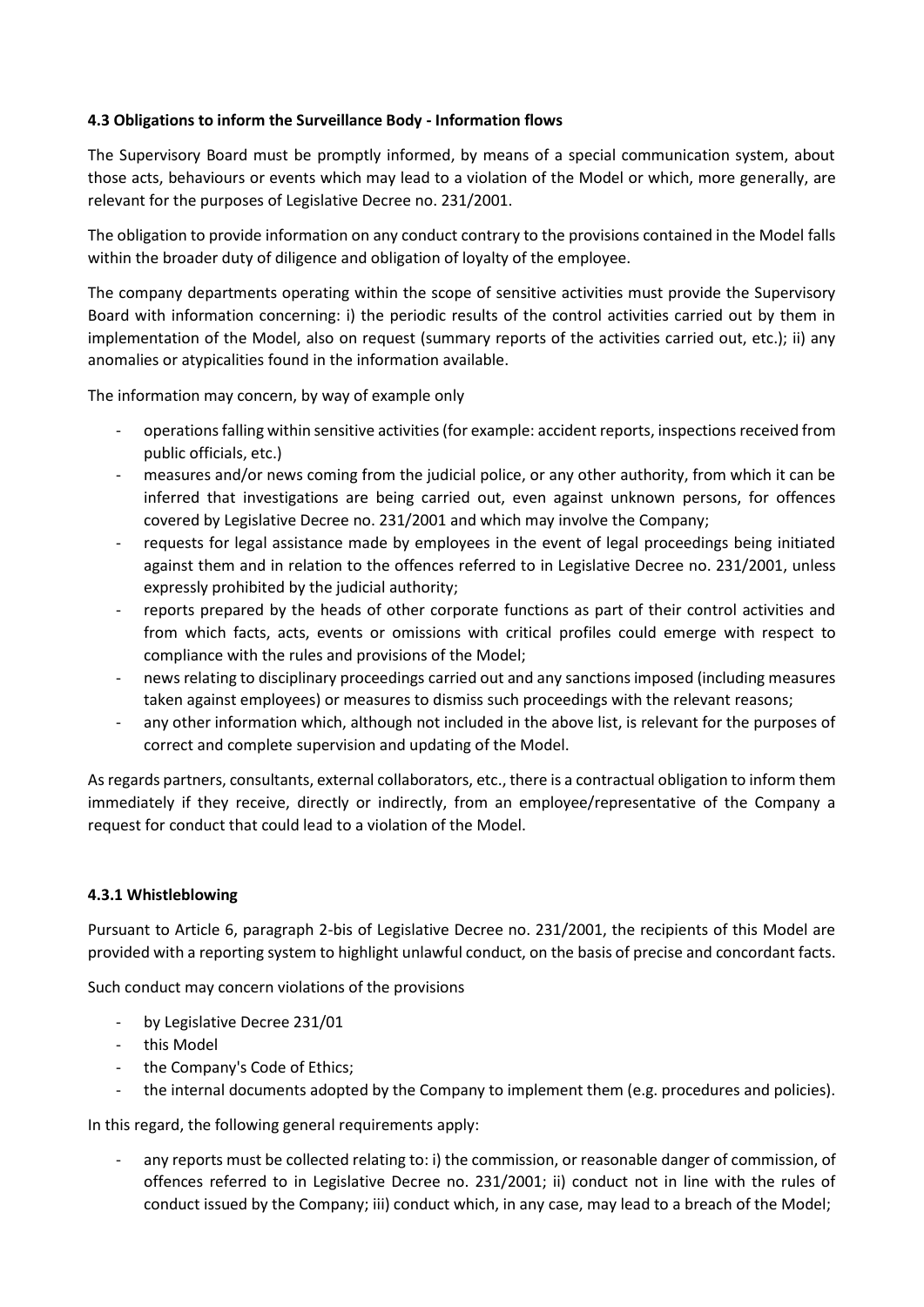- employees who become aware of a violation, attempt or suspected violation of the Model, may contact their direct superior or, if the report is unsuccessful or the employee feels uncomfortable in contacting his direct superior to make the report, report directly to the Supervisory Body;
- partners, consultants, external collaborators, with regard to the relations and activities carried out in relation to the Company, may report directly to the Supervisory Board any situation in which they receive, directly or indirectly, from an employee/representative of the Company a request for conduct that could lead to a violation of the Model;
- in order to effectively collect the reports described above, the Supervisory Board shall promptly and extensively inform all the persons concerned of the ways and forms in which such reports are made;
- the Supervisory Board shall assess, at its discretion and under its responsibility, the reports received and the cases in which it is necessary to take action;
- determinations regarding the outcome of the assessment must be justified in writing.

Reports shall be collected through the following channels

- by e-mail, through the mailbox dedicated to the Supervisory Board (odvimprima@imprima.it) ;
- in paper form and confidentially, by ordinary mail addressing them to the kind attention of the chairman of the Supervisory Board, at Corso Italia 22, CAP 20122, Milano (MI) / Via Ferloni 42, CAP 22070, Bulgarograsso (CO) - with the indication not to open the envelope.

Reports shall be handled in line with the provisions of the internal organisational provisions adopted by the Company on Whistleblowing,

The Company adopts appropriate and effective measures to ensure that confidentiality is always guaranteed with regard to the identity of those who transmit information to the Body that is useful for identifying behaviour that is not in line with the provisions of the Model, the procedures established for its implementation and the procedures established by the internal control system, without prejudice to legal obligations and the protection of the rights of the Company or of persons wrongly accused and/or in bad faith.

The Company guarantees the confidentiality of the identity of the whistleblower pursuant to Law No. 179/2017.

It is also forbidden to retaliate or discriminate, directly or indirectly, against the whistleblower for reasons related, directly or indirectly, to the report.

It should also be noted that, pursuant to Article 6(2-bis)(d) of Legislative Decree no. 231/01, in addition to the provisions of Chapter 5 "Disciplinary system", to which reference should be made, further sanctions are provided for "against anyone who breaches the measures for the protection of the reporting party, as well as against anyone who makes reports that turn out to be unfounded with malice or serious misconduct".

# **4.3.2 Collection and storage of information**

All the information, indications, reports provided for in the Model are kept by the Supervisory Board in a special archive (computerised or on paper) for a period of at least 10 years.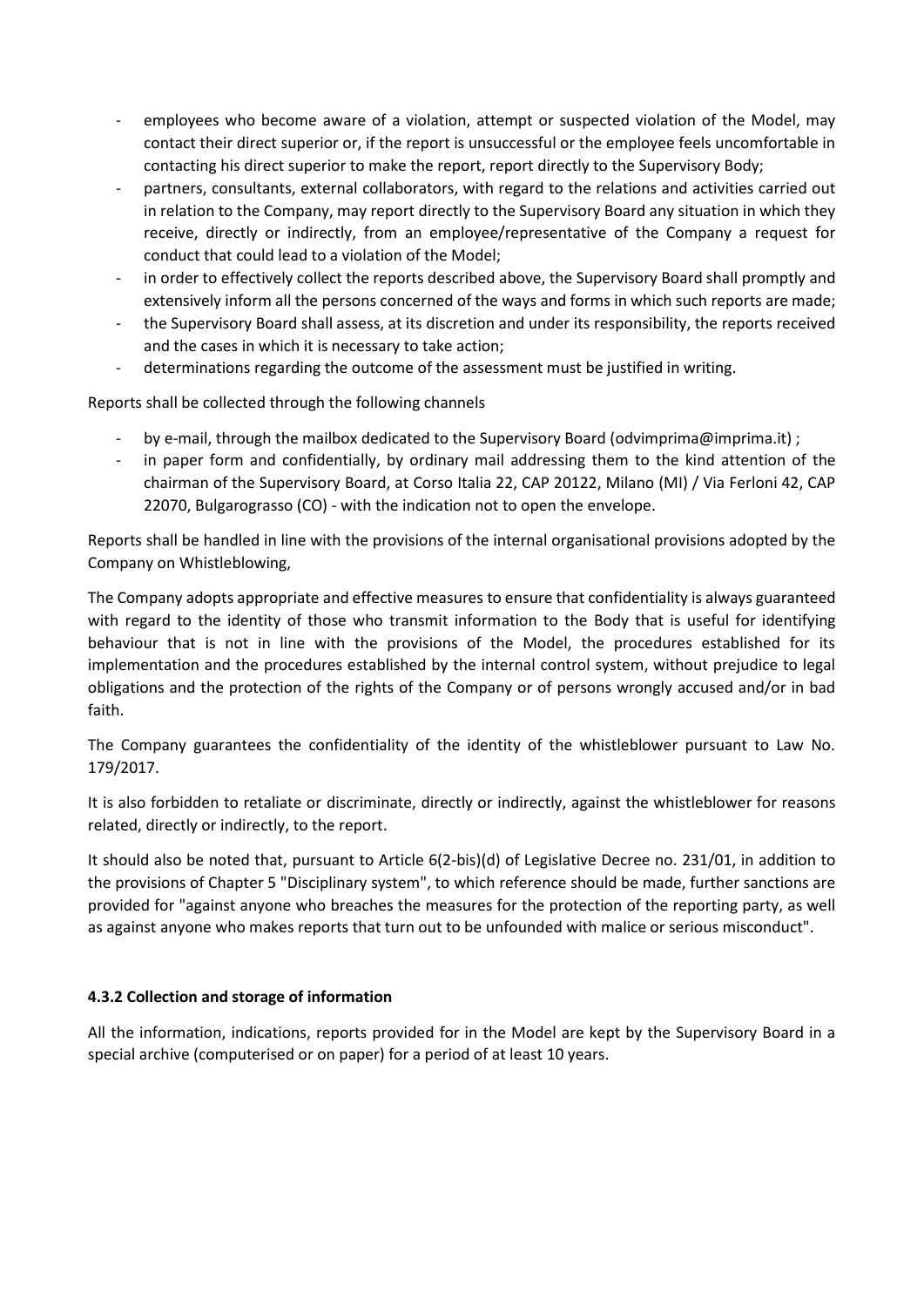# **4.3.3 Reporting by the Supervisory Board to the corporate bodies**

The Supervisory Board reports on the implementation of the Model, on the emergence of any critical aspects, on the need to make changes. Separate reporting lines are provided for by the Supervisory Board:

- on an ongoing basis, it reports to the Board of Directors, in the person of the Managing Director;
- on a periodic annual basis, it reports to the Board of Directors, in the presence of the Board of Statutory Auditors.

Meetings with the corporate bodies to which the Supervisory Board reports must be documented. The Supervisory Board takes care of filing the relevant documentation.

The Supervisory Board prepares:

- i) every six months, an information report on the activities carried out, to be submitted to the Board of Directors and the Board of Statutory Auditors;
- ii) annually, a report summarising the activities carried out in the current year and a plan of the activities planned for the following year, to be submitted to the Board of Directors and the Board of Statutory Auditors;
- iii) immediately, a communication relating to the occurrence of extraordinary situations (e.g. significant violations of the principles contained in the Model, legislative innovations concerning the administrative liability of entities, significant changes in the Company's organisational structure, etc.) and, in the case of reports received that are of an urgent nature, to be submitted to the Managing Director.

The periodic reports prepared by the Body shall also be drawn up in order to allow the Board of Directors to make the necessary assessments for any updates to the Model and shall at least contain

- any problems that have arisen with regard to the way in which the procedures provided for in the Model or adopted in implementation or in the light of the Model have been implemented;
- the report of the reports received from internal and external subjects concerning the Model;
- any disciplinary procedures and sanctions applied by the Company, with exclusive reference to activities at risk;
- an overall assessment of the functioning of the Model with any indications for additions, corrections or amendments.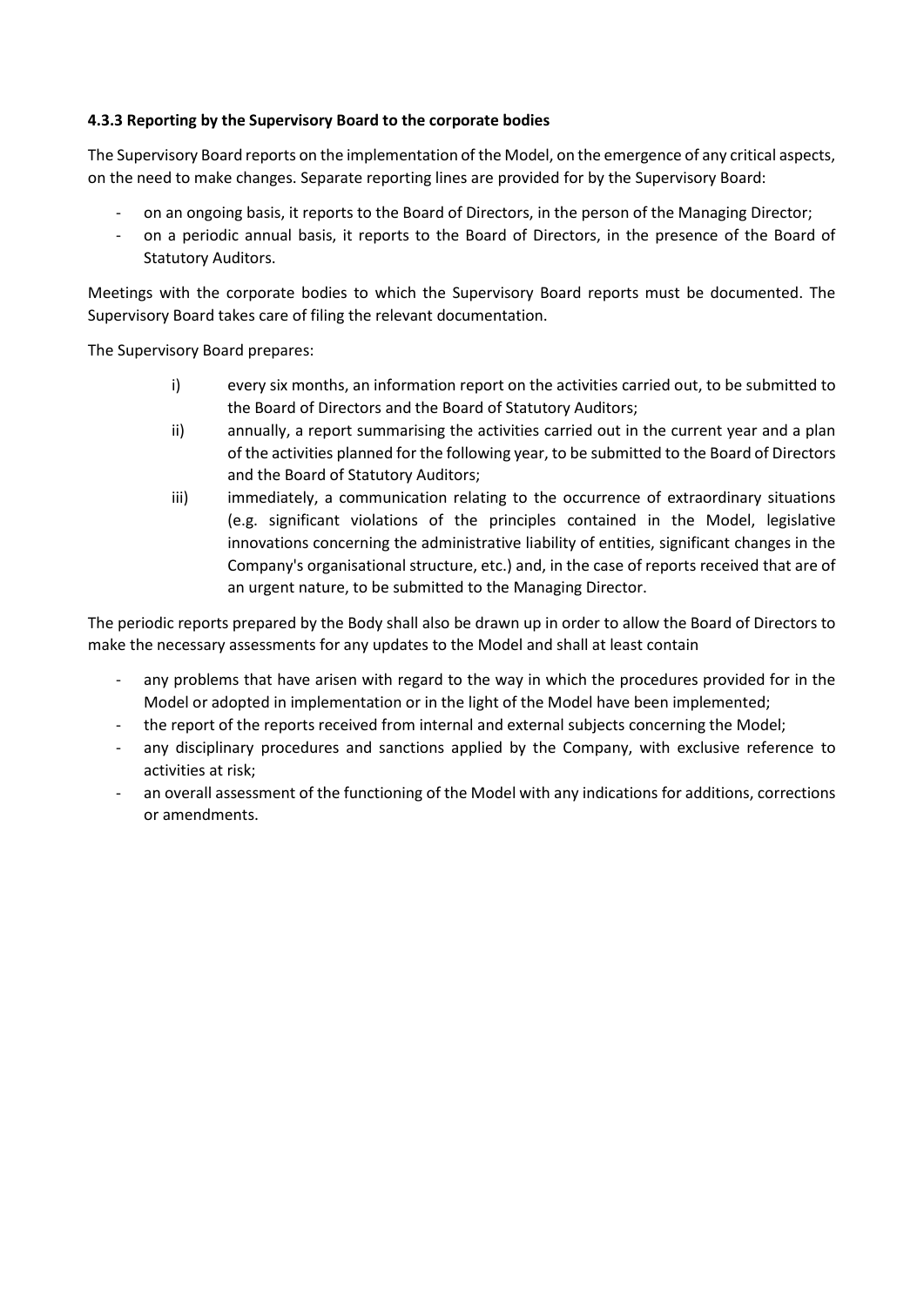#### **CHAPTER 5 - DISCIPLINARY SYSTEM**

#### **5.1 Function of the disciplinary system**

Article 6(2)(e) and Article 7(4)(b) of Legislative Decree no. 231/2001 indicate, as a condition for the effective implementation of the organisation, management and control model, the introduction of a disciplinary system capable of penalising failure to comply with the measures indicated in the model.

Therefore, the definition of an adequate disciplinary system is an essential prerequisite for the exemption value of the model with respect to the administrative liability of entities.

The adoption of disciplinary measures in the event of violations of the provisions contained in the Model is independent of the commission of an offence and of the conduct and outcome of any criminal proceedings instituted by the judicial authorities.

Compliance with the provisions contained in the Model adopted by the Company shall be considered an essential part of the contractual obligations of the "Recipients" defined below.

Violation of its provisions damages the relationship of trust established with the Company and may lead to disciplinary, legal or criminal action. In the most serious cases, the violation may lead to the termination of the employment relationship, if committed by an employee, or to the interruption of the relationship, if committed by a third party.

For this reason, each Addressee is required to be familiar with the rules contained in the Company's Model, in addition to the reference rules governing the activity carried out within his/her function.

This system of sanctions, adopted pursuant to Article 6, paragraph 2, letter e) of Legislative Decree no. 231/2001, shall be considered complementary and not alternative to the disciplinary system established by the C.C.N.L. in force and applicable to the different categories of employees working for the Company.

The imposition of disciplinary sanctions for violations of the Model is irrespective of any criminal proceedings for the commission of one of the offences provided for in the Decree.

The penalty system and its application are constantly monitored by the Supervisory Board.

No disciplinary proceedings may be dismissed, nor may any disciplinary sanction be imposed, for violation of the Model, without prior information and the opinion of the Supervisory Board.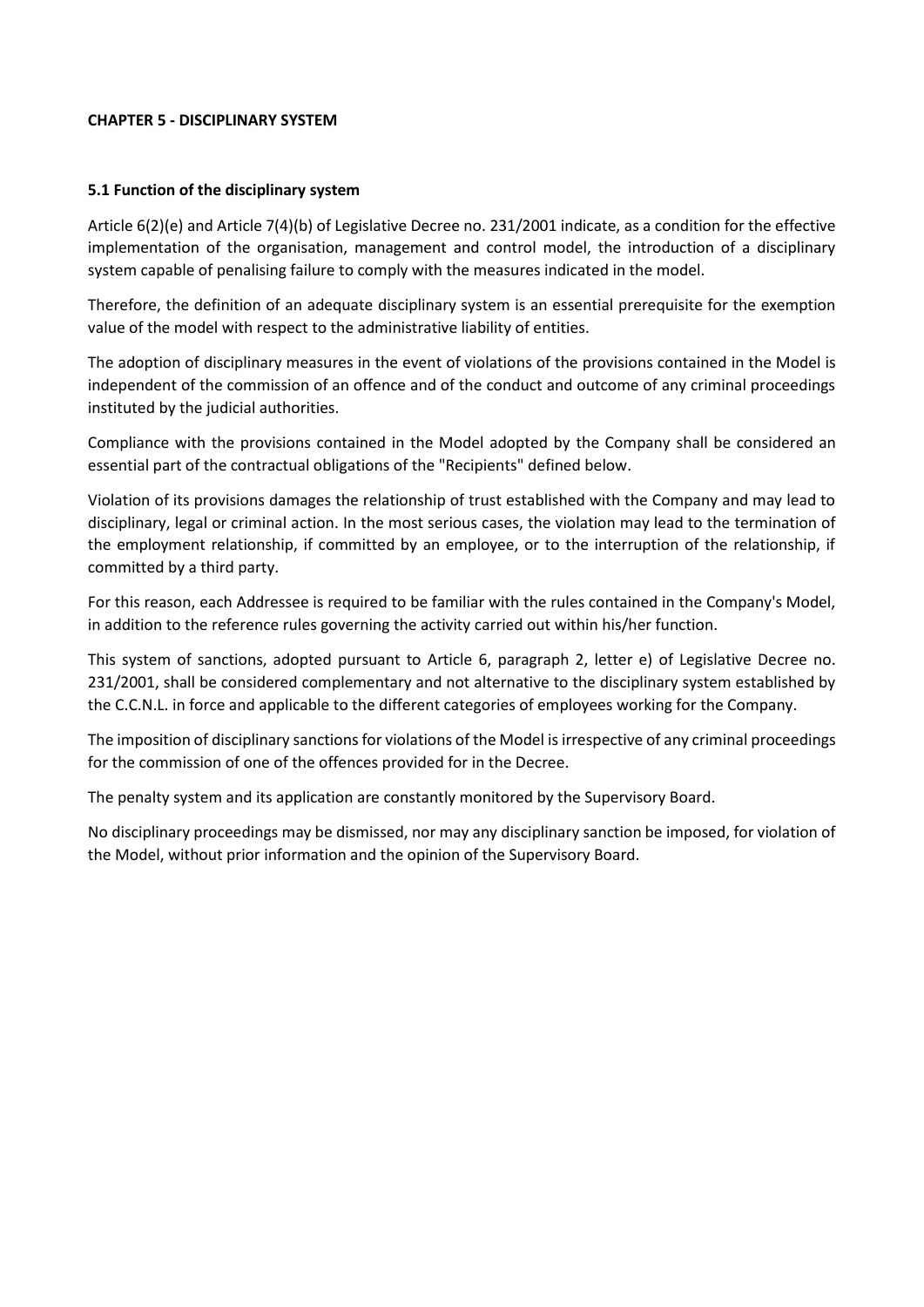#### **5.2 Sanctions and disciplinary measures**

#### **5.2.1 Sanctions against Employees**

The Code of Ethics and the Model constitute a set of rules with which the employees of a company must comply, also pursuant to the provisions of Articles 2104 and 2106 of the Civil Code and the National Collective Labour Agreements (CCNL) on the subject of behavioural rules and disciplinary sanctions. Therefore, all conduct by employees in violation of the provisions of the Code of Ethics, the Model and its implementation procedures, constitute a breach of the primary obligations of the employment relationship and, consequently, offences, leading to the possibility of disciplinary proceedings and the consequent application of the relevant sanctions.

Moreover, pursuant to Article 6(2-bis), any employee who, in breach of the internal procedures laid down in the Whistleblowing Model, or by adopting a conduct which does not comply with the provisions of the Model, engages in direct or indirect retaliatory or discriminatory acts against the whistleblower for reasons directly or indirectly linked to the report, or who makes reports which prove to be unfounded, with malice or serious misconduct, shall be punished.

The measures provided for in the CCNL SMI (Sistema Moda Italia) for employees in the textile and clothing production industry are applicable to employees with the status of manual worker, office worker and middle management, in accordance with the procedures laid down in Article 7 of Law No. 300 of 20 May 1970 (Workers' Statute).

These measures are those provided for in the disciplinary rules, and specifically, depending on the seriousness of the offences, the following disciplinary measures are provided for

- verbal warning for minor offences;
- written warning in the event that the offences, even if minor, tend to be repeated;
- fine not exceeding the amount of two hours of the national wage element;
- suspension from work and pay up to a maximum of three days;
- disciplinary dismissal without notice and with the other consequences of reason and law.

The company may not apply any disciplinary measure against the worker, except for a verbal reprimand, without first notifying him/her of the charge in writing and hearing his/her defence. In the written notice referred to above, the company shall indicate the specific facts constituting the offence charged. The disciplinary measure cannot be applied until 5 days have elapsed from the documented notification of the infringement. After the aforementioned period of 5 days has elapsed, if the company does not consider valid the justifications put forward by the worker or in the absence of counter-deductions and justifications by the worker, it may apply the disciplinary measure by giving the worker a reasoned written notice.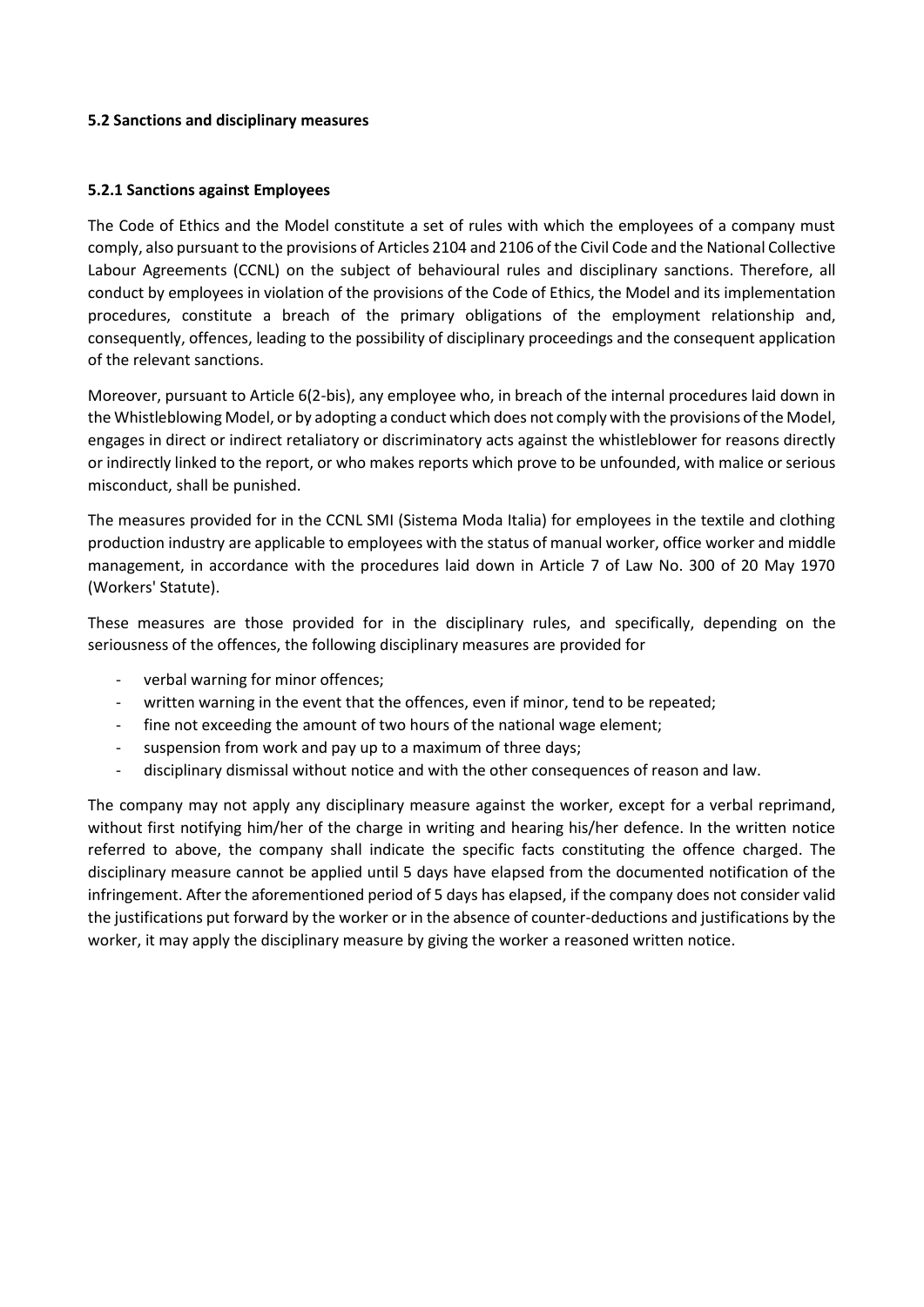By way of example only, a fine or suspension may be imposed on an employee:

- who does not report to work, does not communicate (except in the case of proven impediment) and does not justify the absence in the manner and within the time limits set out in Articles 55, 61 and 62 of the CCNL), or who is absent after having requested leave in the absence of the authorisation provided for therein;
- who, without legitimate justification, delays the commencement of work or suspends or anticipates the cessation of work or abandons his post without having obtained authorisation from his direct superior;
- who, through negligence, fails to carry out the work entrusted to him;
- who does not wear the work clothes provided by the company, if required by his job;
- who does not use the personal protective equipment foreseen by his job;
- who, inside the factory, carries out work on his own account, without however causing serious damage to the company due to the small amount of work itself and of the material that may be used;
- who, through carelessness, causes damage to machines or material or causes waste or delays the execution of the work or jeopardises its success;
- who, being aware of machine breakdowns or irregularities in the progress of work, does not inform his direct superior;
- who, in his own interest or that of a fellow worker, excluding any prior agreement with others, alters the control systems set up by the company (cards, records) for the purpose of ascertaining the presence of workers and compliance with the timetable;
- who contravenes the ban on smoking inside the factory;
- who contravenes the provisions on working environment, hygiene and safety set out in Article 20 of Legislative Decree no. 81 of 9 April 2008 and/or the provisions of the regulations issued by the Group.

By way of example only, disciplinary dismissal applies to the following offences:

- non-compliance with the ban on smoking when such a ban is imposed to avoid dangers to persons, plants and materials;
- non-compliance with the provisions contained in the "Internal Safety Regulations" when the violation of the provisions results in personal injury and/or serious damage to company property;
- unjustified absences for more than three consecutive working days, or unjustified absences repeated three times in a year, in the days following holidays or holidays. This does not include public holidays or non-working days between days of absence;
- abandonment of one's place of work that causes prejudice to the safety of persons and to the safety of installations, except in the event of serious and immediate danger that cannot be avoided, unless the worker himself has been duly trained and instructed to deal with the state of danger in order to put an end to it or mitigate it;
- serious negligence in carrying out work or orders that cause harm to the safety of persons or the safety of installations
- non-compliance with the ban on eating and drinking or smoking in work areas designated for exposure to carcinogenic risks or for exposure to biological risks;
- quarrels of particular gravity and followed by deeds, within the factory precinct, when they show or confirm a tendency to violent acts;
- repeated offences which have already given rise to suspension for the same offence, or suspension for a different offence in the preceding four months;
- theft, stealing of materials, models, designs, provided that the fact is proven, even if there is no relevant damage and the judicial authority has not intervened. In the case of models and drawings only, the element of originality shall be taken into account;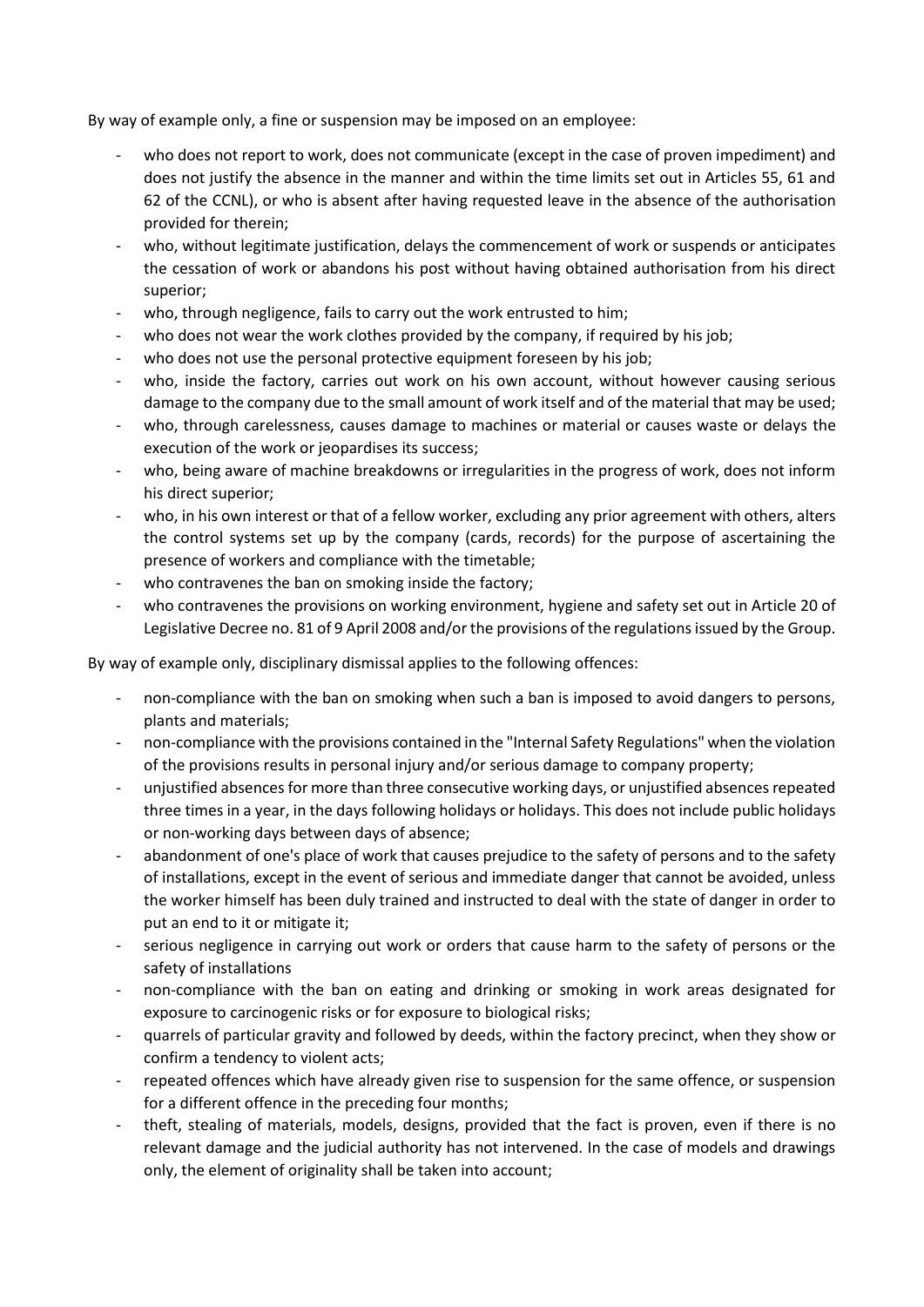- when the non-suspended worker agrees to produce or contributes to produce on behalf of third parties outside the establishment, articles or parts thereof, similar to those produced in the establishment;
- when, working alone or together with other workers inside the factory, for his own benefit, and introducing or removing materials, including those belonging to him, has, due to the continuous nature of this activity and its extent, caused damage to the company;
- insubordination towards the company or the elements delegated by it, when there are no extenuating reasons or the insubordination, due to the low seriousness of the acts, has not harmed the discipline of the factory;
- dealing with business on their own behalf and on behalf of third parties in competition with the entrepreneur.

# **5.2.2 Sanctions against managers**

The management relationship is characterised by its eminently trustworthy nature. The conduct of the Manager not only reflects within the Company, constituting a model and example for all those who work there, but also affects its external image. Therefore, compliance by the Company's managers with the provisions of the Code of Ethics, the Model and the relevant implementation procedures is an essential element of the managerial employment relationship.

With regard to executives who have committed a violation of the Code of Ethics, the Model or the procedures established to implement it, the department holding the disciplinary power shall initiate the procedures for which it is responsible in order to make the relevant charges and apply the most appropriate sanctions, in accordance with the provisions of the CCNL Executives and, where necessary, in compliance with the procedures referred to in Article 7 of Law no. 300 of 30 May 1970.

The sanctions must be applied in accordance with the principles of gradualness and proportionality with respect to the seriousness of the fact and guilt or possible malice. Among other things, with the notification, the revocation of any powers of attorney entrusted to the person concerned may be ordered as a precautionary measure, up to the possible termination of the relationship in the presence of violations so serious as to undermine the relationship of trust with the Company.

#### **5.2.3 Sanctions against Directors**

In the event of violations of the provisions contained in the Model by one or more Directors, the Board of Directors and the Board of Statutory Auditors shall be informed so that the appropriate measures can be taken in accordance with the law or the provisions adopted by the Company. It should be noted that pursuant to Article 2392 of the Civil Code, directors are liable to the company for failing to perform the duties imposed by law with due diligence. Therefore, in relation to the damage caused by specific prejudicial events strictly attributable to the failure to exercise due diligence, the exercise of a corporate liability action pursuant to Article 2393 et seq. of the Italian Civil Code may be related in the opinion of the Shareholders' Meeting.

In order to guarantee the full exercise of the right of defence, a time limit must be provided within which the person concerned may submit justifications and/or defensive writings and may be heard.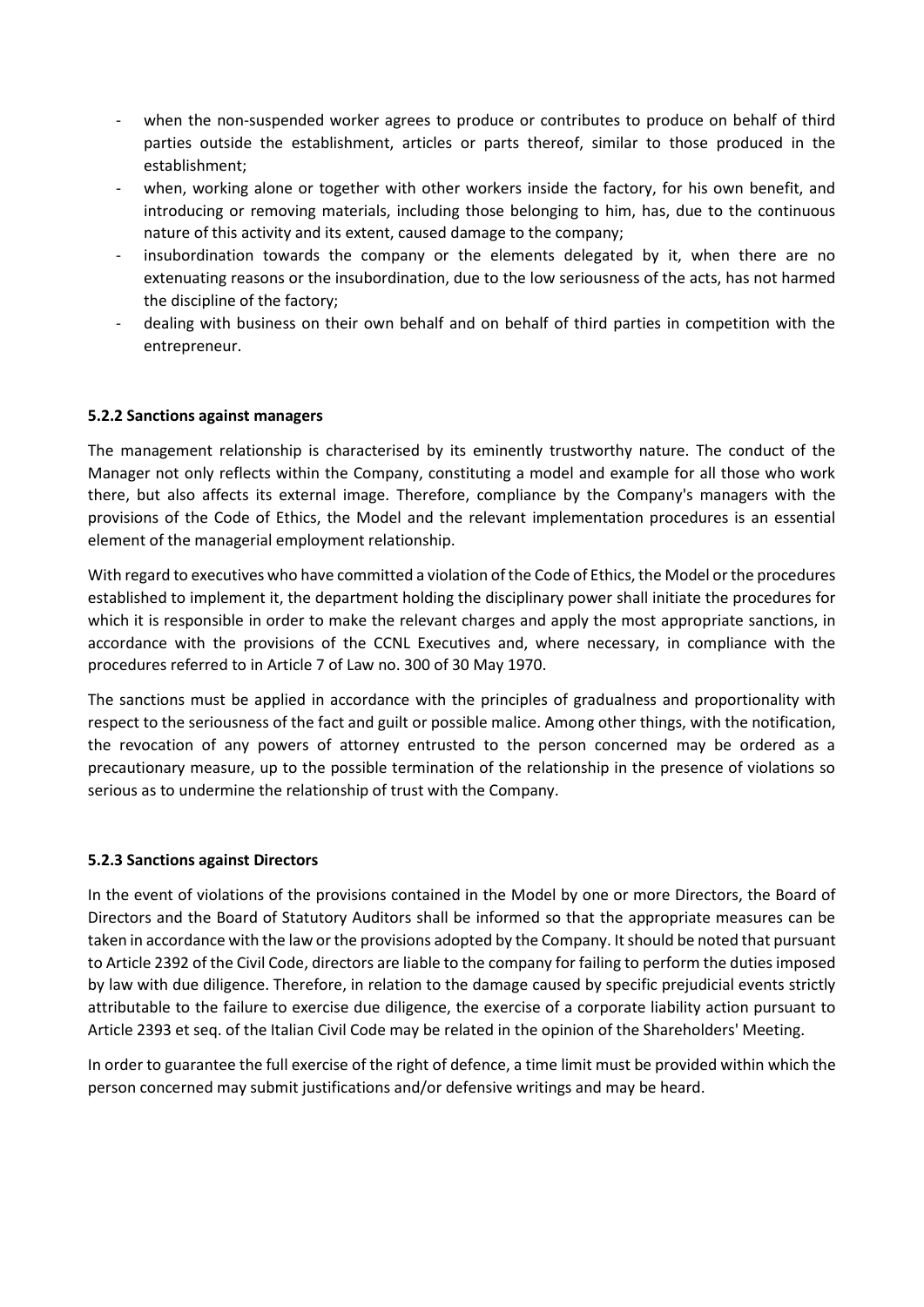#### **5.2.4 Sanctions against Auditors**

On receiving notice of violation of the provisions and rules of conduct of the Model by one or more Auditors, the Supervisory Board shall promptly inform the entire Board of Auditors and the Board of Directors.

The recipients of the information from the Supervisory Board may, in accordance with the provisions of the Articles of Association, take the appropriate measures, including, for example, calling a Shareholders' Meeting, in order to adopt the measures deemed most appropriate.

In order to guarantee the full exercise of the right of defence, a time limit must be provided for the person concerned to submit justifications and/or defensive writings and to be heard.

## **5.2.5 Sanctions against collaborators and external subjects working on behalf of the Company**

As regards collaborators or external subjects working on behalf of the Company, the sanction measures and the application methods for violations of the Code of Ethics, the Model and the relevant implementation procedures shall be determined in advance.

These measures may provide for termination of the relationship in the case of more serious violations, and in any case when such violations are such as to damage the Company's trust in the person responsible for the violations. In the event of a breach by these persons, the Supervisory Board shall inform the Managing Director in a written report.

#### **5.2.6 Measures against the Supervisory Board**

In the event of negligence and/or inexperience on the part of the Supervisory Board in supervising the proper application of the Model and compliance therewith, and in failing to identify cases of violation thereof and proceeding to their elimination, the Board of Directors shall, in agreement with the Board of Statutory Auditors, take the appropriate measures in accordance with the procedures provided for by the legislation in force, including the revocation of the appointment, without prejudice to the claim for damages.

In order to guarantee the full exercise of the right of defence, a deadline must be set for the person concerned to submit justifications and/or defensive writings and to be heard.

In the event of alleged unlawful conduct on the part of members of the Surveillance Body, once the report has been received, the Board of Directors shall investigate the actual unlawful act and then determine the relevant sanction to be applied.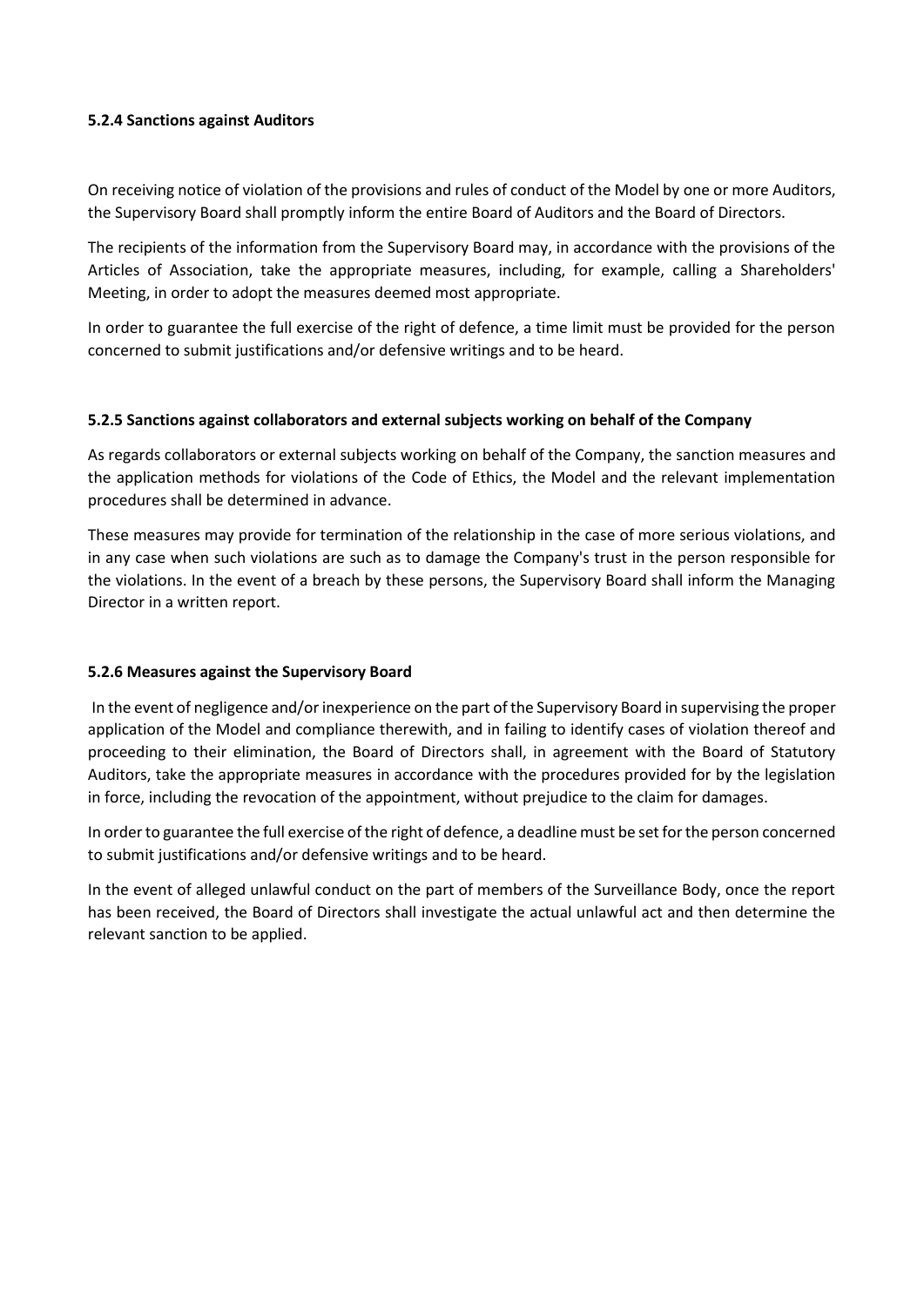#### **CHAPTER 6 - TRAINING AND COMMUNICATION PLAN**

#### **6.1 Introduction**

In order to effectively implement the Model, the Company intends to ensure proper dissemination of its contents and principles inside and outside its organisation.

In particular, the Company's objective is to communicate the contents and principles of the Model not only to its employees but also to persons who, although not formally employees, work - even occasionally - to achieve the Company's objectives by virtue of contractual relationships. In fact, the recipients of the Model are both the persons who hold positions of representation, administration or management in the Company, and the persons subject to the management or supervision of one of the aforementioned persons (pursuant to Article 5 of Legislative Decree no. 231/2001), but also, more generally, all those who work to achieve the purpose and objectives of the Company. The recipients of the Model therefore include members of corporate bodies, persons involved in the functions of the Supervisory Board, employees, collaborators, agents, traders, external consultants and commercial and/or industrial and/or financial partners.

The Company, in fact, intends to

- determine, in all those who operate in its name and on its behalf in the "sensitive areas", the awareness of the possibility of incurring, in the event of violation of the provisions contained therein, in an offence punishable by sanctions;
- inform all those who operate in any capacity in its name, on its behalf or in its interest that the violation of the provisions contained in the Model shall entail the application of appropriate sanctions or the termination of the contractual relationship;
- reiterate that the Company does not tolerate unlawful conduct of any kind and for any purpose whatsoever, since such conduct (even if the Company were apparently in a position to benefit from it) is in any case contrary to the ethical principles to which the Company intends to adhere.

The communication and training activity varies according to the addressees to whom it is addressed, but it is, in any case, based on principles of completeness, clarity, accessibility and continuity in order to allow the various addressees to be fully aware of those corporate provisions they are required to comply with and of the ethical rules that must inspire their conduct.

These addressees are required to comply punctually with all the provisions of the Model, also in fulfilment of the duties of loyalty, correctness and diligence arising from the legal relations established by the Company.

Communication and training activities are supervised by the Supervisory Board, which is assigned, among others, the tasks of "promoting and defining initiatives for the dissemination of knowledge and understanding of the Model, as well as for staff training and awareness-raising on compliance with the principles contained in the Model" and of "promoting and developing communication and training interventions on the contents of Legislative Decree no. 231/2001, on the impacts of the legislation on the company's activities and on the rules of conduct".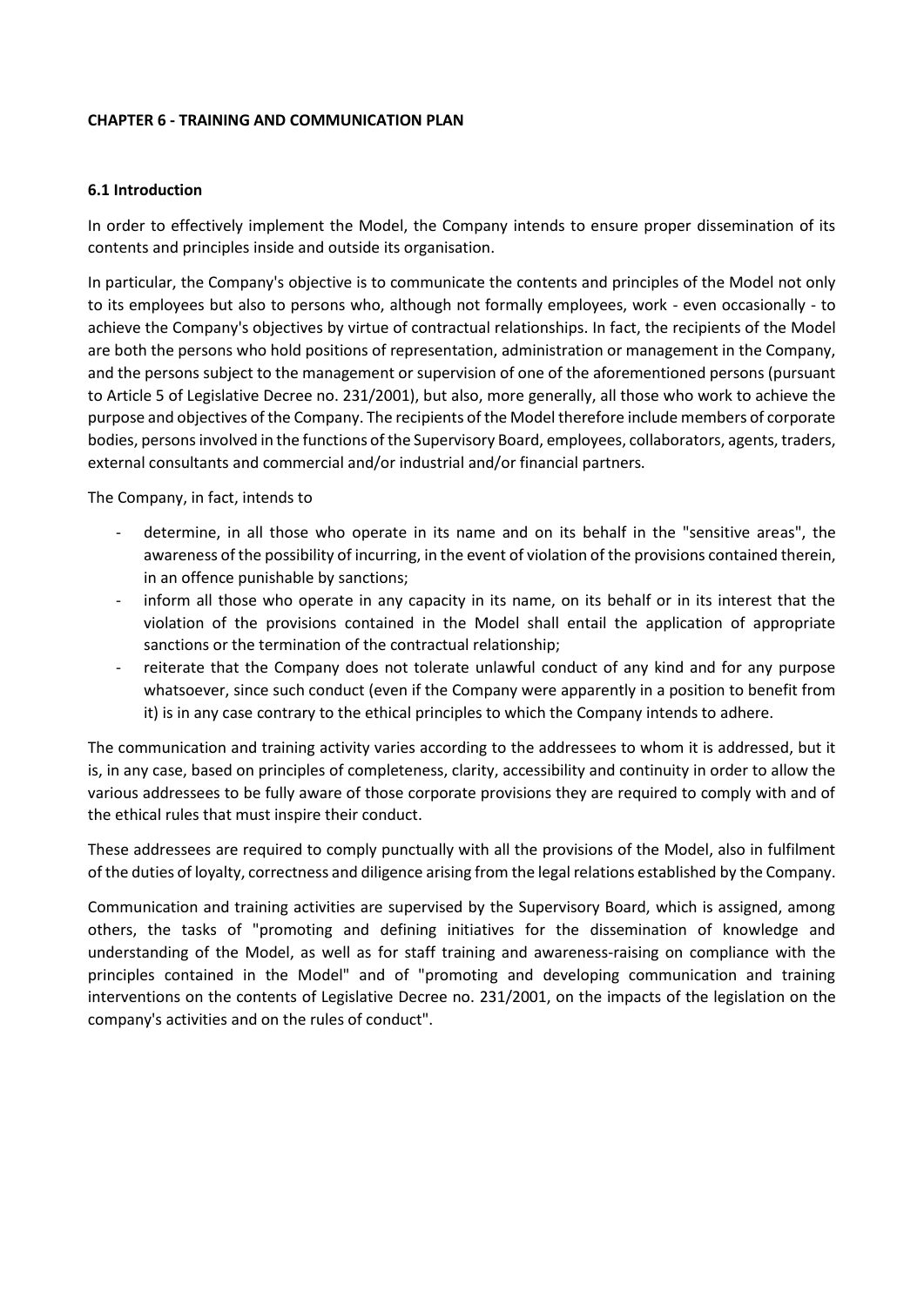## **6.2 Employees**

Each employee is required to: i) acquire awareness of the principles and contents of the Model and of the Code of Ethics; ii) know the operating methods with which their activities must be carried out; iii) contribute actively, in relation to their role and responsibilities, to the effective implementation of the Model, reporting any shortcomings found in it.

In order to ensure an effective and rational communication activity, the Company promotes knowledge of the contents and principles of the Model and of the implementation procedures applicable to them within the organisation, with a degree of detail that varies according to the position and role covered.

Employees and new recruits are given a copy of the Model and the Code of Ethics or are guaranteed the possibility of consulting them directly on the company Intranet in a dedicated area; and they are asked to sign a declaration of knowledge of and compliance with the principles of the Model and the Code of Ethics described therein.

In any case, for employees who do not have access to the Intranet, such documentation shall be made available to them by alternative means, such as attachment to the pay slip or posting on company notice boards.

Communication and training on the principles and contents of the Model and of the Code of Ethics are ensured by the heads of the individual functions who, according to the indications and plans of the Supervisory Board, identify the best way to use such services.

The training initiatives may also be carried out remotely through the use of IT systems (e.g.: video conference, e-learning, staff meeting, etc.).

At the end of the training event, participants must fill in a questionnaire, thus certifying that they have received and attended the course.

Completion and submission of the questionnaire will be a declaration of knowledge of and compliance with the contents of the Model.

Suitable communication tools will be adopted to update the addressees of this paragraph on any changes made to the Model, as well as on any relevant procedural, regulatory or organisational changes.

#### **6.3 Members of corporate bodies and persons representing the Company**

Members of corporate bodies and persons with functions of representation of the Company shall be provided with a hard copy of the Model when they accept the office conferred on them and shall be required to sign a declaration of compliance with the principles of the Model and the Code of Ethics.

Suitable communication and training tools shall be adopted to update them on any amendments made to the Model, as well as on any relevant procedural, regulatory or organisational changes.

#### **6.4 Supervisory Body**

Specific training or information (e.g. on any organisational and/or business changes in the Company) shall be provided to the members of the Supervisory Board and/or to the persons it uses in the performance of its functions.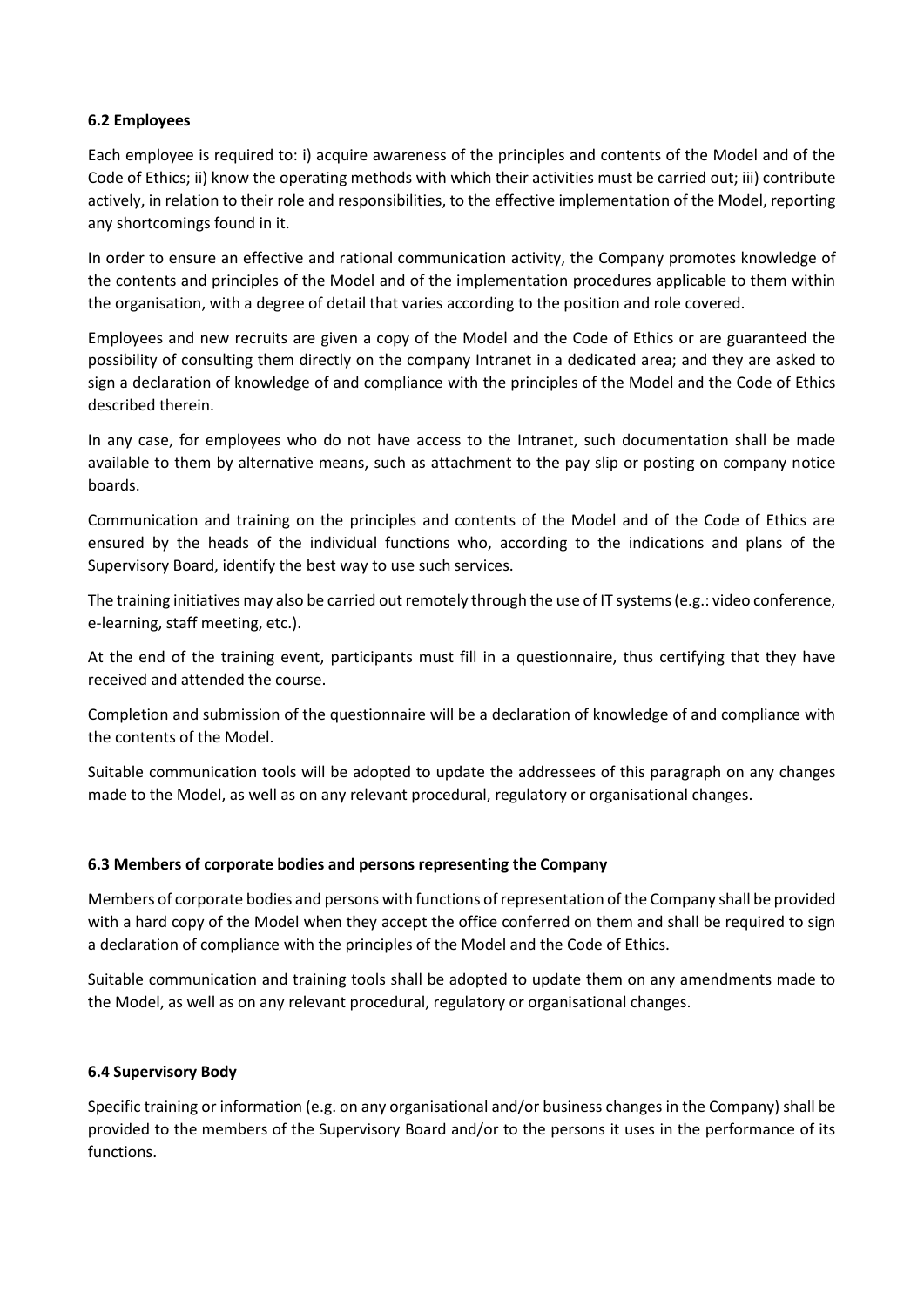#### **6.5 Other addressees**

The activity of communication of the contents and principles of the Model shall also be addressed to third parties who have contractually regulated cooperation relations with the Company (for example: commercial/industrial partners, agents, traders, consultants and other self-employed collaborators), with particular reference to those who operate within the scope of activities considered sensitive pursuant to Legislative Decree no. 231/2001.

To this end, the Company shall provide third parties with an extract of the reference Principles of the Model and of the Code of Ethics and shall assess the opportunity to organise ad hoc training sessions if it deems it necessary.

Training initiatives may also take place at a distance through the use of IT systems (e.g. video conferencing, e-learning).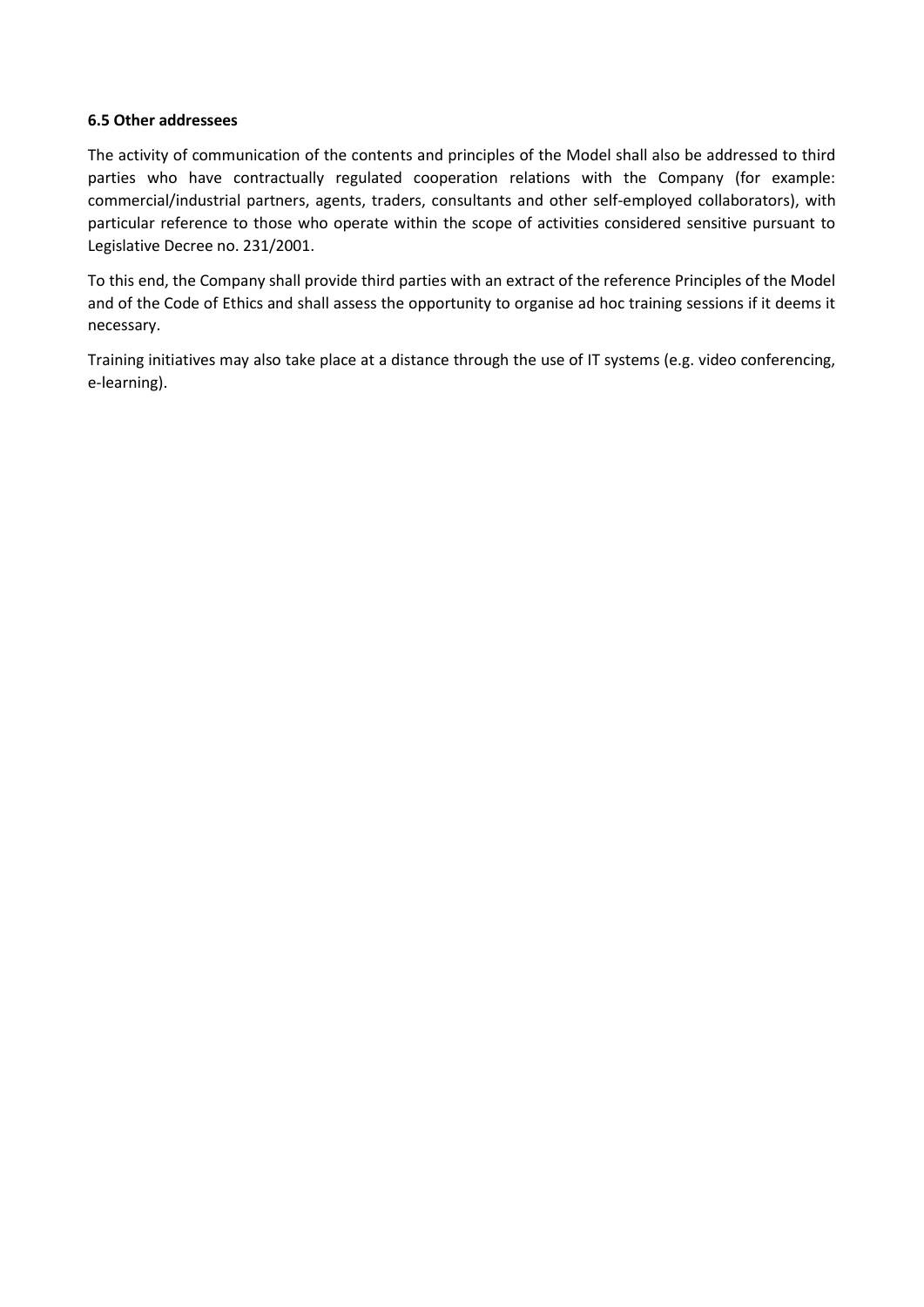# **CHAPTER 7 - ADOPTION OF THE MODEL - CRITERIA FOR SUPERVISION, UPDATING AND ADAPTATION OF THE MODEL**

# **7.1 Checks and controls on the Model**

The Supervisory Board must draw up a supervisory programme on an annual basis, through which it plans, in principle, its activities, including a calendar of activities to be carried out during the year, the determination of the timing of checks, the identification of analysis criteria and procedures, the possibility of carrying out unscheduled checks and controls.

In carrying out its activities, the Surveillance Body may rely both on the support of functions and structures within the Company with specific competences in the corporate sectors from time to time subject to control and, with reference to the performance of the technical operations necessary for carrying out the control function, on external consultants. In this case, the consultants shall always report the results of their work to the Supervisory Board .

During the audits and inspections, the Supervisory Board is granted the widest powers in order to effectively perform the tasks entrusted to it.

## **7.2 Updating and adaptation**

The Board of Directors resolves on the updating of the Model and its adjustment in relation to changes and/or additions that may become necessary as a result of:

- i) significant violations of the Model's prescriptions;
- ii) changes in the Company's internal structure and/or in the ways in which business activities are carried out
- iii) regulatory changes;
- iv) results of controls.

Once approved, the amendments and the instructions for their immediate application shall be communicated to the Supervisory Board, which shall, without delay, make the same amendments operational and ensure the correct communication of their contents inside and outside the Company.

The Surveillance Body retains, in any case, precise tasks and powers with regard to the care, development and promotion of the constant updating of the Model. To this end, it formulates observations and proposals, concerning the organisation and the control system, to the relevant corporate structures or, in cases of particular importance, to the Board of Directors.

In particular, in order to ensure that changes to the Model are made with the necessary timeliness and effectiveness, without at the same time incurring defects in the coordination between operational processes, the provisions contained in the Model and their dissemination, the Board of Directors has decided to delegate to the Managing Director the task of periodically making, where necessary, changes to the Model relating to aspects of a descriptive nature. It should be noted that the expression "descriptive aspects" refers to elements and information deriving from acts decided by the Board of Directors (such as, for example, the redefinition of the organisational chart) or from corporate functions with specific delegated powers (e.g. new corporate procedures).